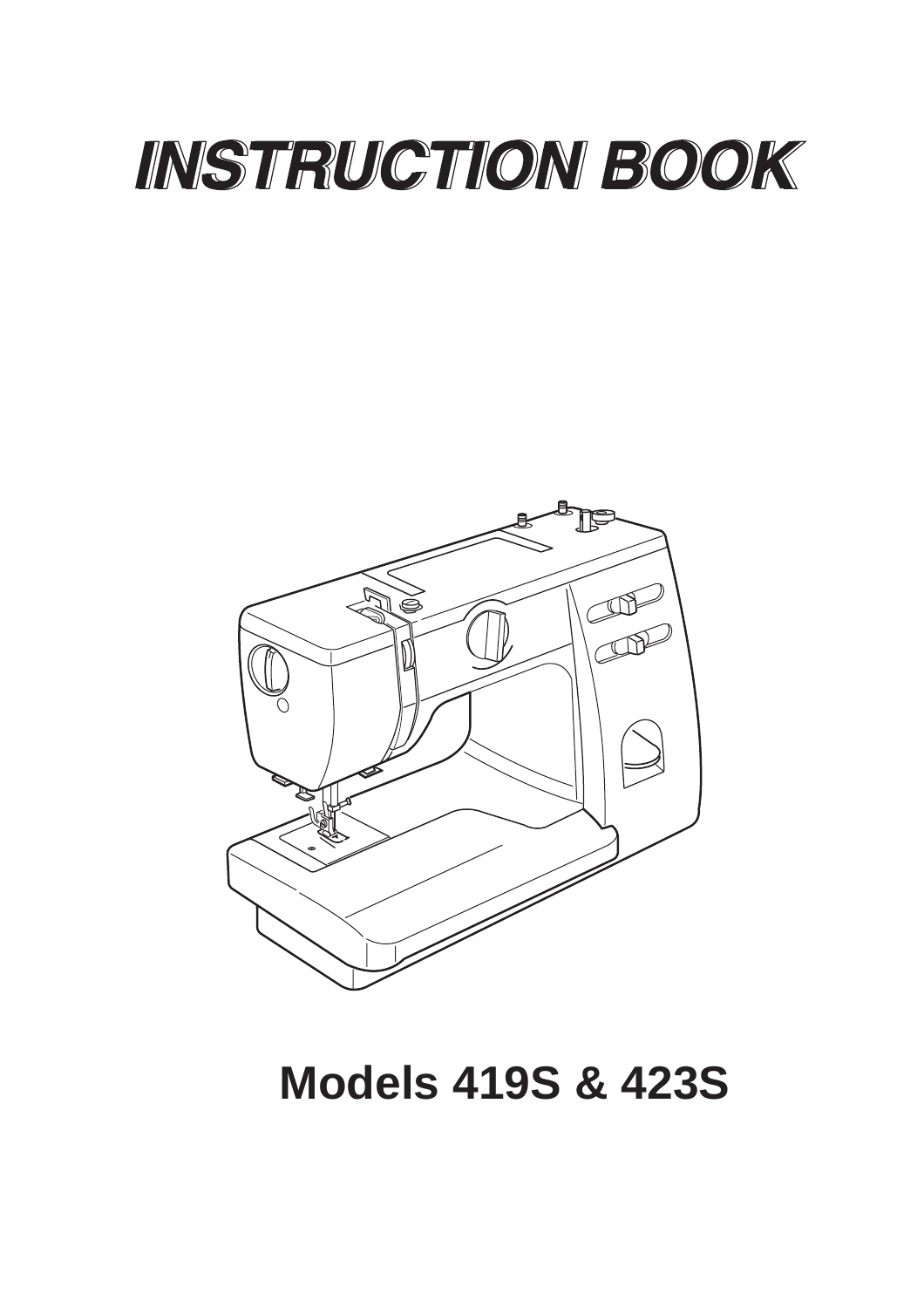## **IMPORTANT SAFETY INSTRUCTIONS**

When using an electrical appliance, basic safety precautions should always be followed, including the followings: Read all instructions before using this appliance.

# **DANGER** –To reduce the risk of electric shock:

- 1. An appliance should never be left unattended when plugged in. Always unplug this sewing machine from the electric outlet immediately after using and before cleaning.
- 2. Always unplug before replacing a sewing machine bulb. Replace bulb with same type rated 15 Watts.

# WARNING — To reduce the risk of burns, fire, electric shock, or injury to persons:

- 1. Do not allow to be used as a toy. Close attention is necessary when this sewing machine is used by or near children.
- 2. Use this appliance only for its intended use as described in this manual. Use only attachments recommended by the manufacturer as contained in this manual.
- 3. Never operate this sewing machine if it has a damaged cord or plug, if it is not working properly, if it has been dropped or damaged, or dropped into water. Return this sewing machine to the nearest authorized dealers or service center for examination, repair,

electrical or mechanical adjustment.

- 4. Never operate the appliance with any air opening blocked. Keep ventilation openings of this sewing machine and foot control free from accumulation of lint, dust and loose cloth.
- 5. Never drop or insert any object into any opening.
- 6. Do not use outdoors.
- 7. Do not operate where aerosol (spray) products are being used or where oxygen is being administered.
- 8. To disconnect, turn all controls to the off ("O") position, then remove plug from outlet.
- 9. Do not unplug by pulling on cord. To unplug, grasp the plug, not the cord.
- 10. Keep fingers away from all moving parts. Special care is required around the sewing machine needle.
- 11. Always use the proper needle plate. The wrong plate can cause the needle to break.
- 12. Do not use bent needles.
- 13. Do not pull or push fabric while stitching. It may deflect the needle causing it to break.
- 14. Switch this sewing machine off ("O") when making any adjustment in the needle area, such as threading the needle, changing the needle, threading the bobbin or changing the presser foot, and the like.
- 15. Always unplug this sewing machine from the electrical outlet when removing covers, lubricating, or when making any other adjustments mentioned in this manual.

## **SAVE THESE INSTRUCTIONS**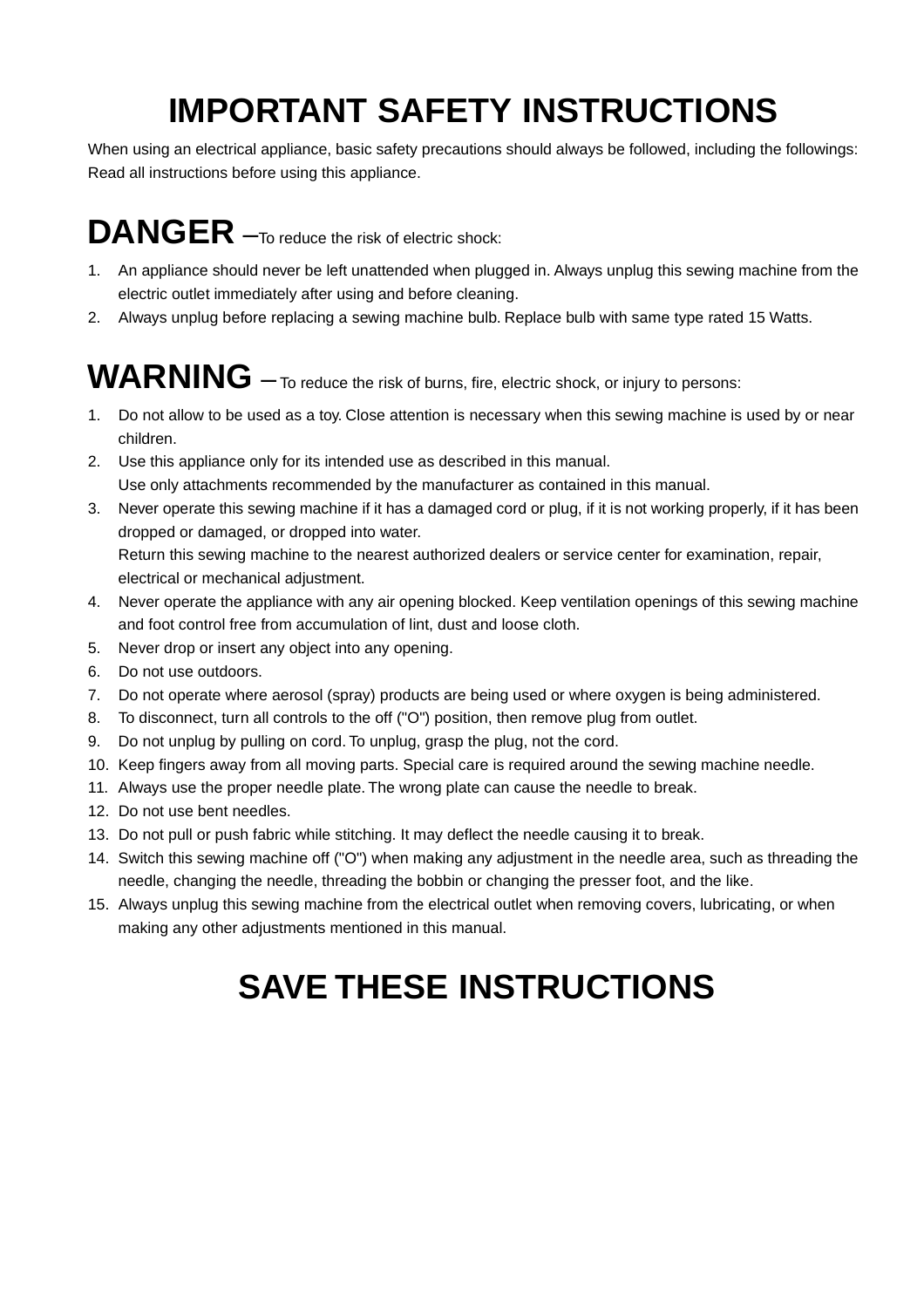### **TABLE OF CONTENTS**

| <b>SECTION 1. ESSENTIAL PARTS</b> |  |
|-----------------------------------|--|
|-----------------------------------|--|

|                                        | 2 |
|----------------------------------------|---|
| <b>SECTION 2. GETTING READY TO SEW</b> |   |
|                                        | 3 |
|                                        | 3 |
|                                        | 3 |
|                                        | 4 |
|                                        | 4 |
|                                        | 5 |
|                                        | 5 |
|                                        | 5 |
|                                        | 6 |
|                                        | 6 |
|                                        | 6 |
|                                        | 7 |
|                                        | 7 |
|                                        | 8 |
|                                        | 8 |
|                                        | 9 |
|                                        |   |
|                                        |   |
|                                        |   |
|                                        |   |
|                                        |   |
|                                        |   |
|                                        |   |
|                                        |   |
| <b>SECTION 3. BASIC SEWING</b>         |   |
|                                        |   |
|                                        |   |
|                                        |   |
|                                        |   |
|                                        |   |
| <b>SECTION 4. UTILITY STITCHING</b>    |   |
|                                        |   |
|                                        |   |
|                                        |   |
|                                        |   |
|                                        |   |
|                                        |   |
|                                        |   |
|                                        |   |
|                                        |   |
|                                        |   |
|                                        |   |
| <b>SECTION 5. DECORATIVE STITCHING</b> |   |
|                                        |   |
|                                        |   |
|                                        |   |
|                                        |   |
|                                        |   |
|                                        |   |
| <b>SECTION 6. CARE OF YOUR MACHINE</b> |   |
|                                        |   |
|                                        |   |
|                                        |   |
|                                        |   |
|                                        |   |
|                                        |   |
|                                        |   |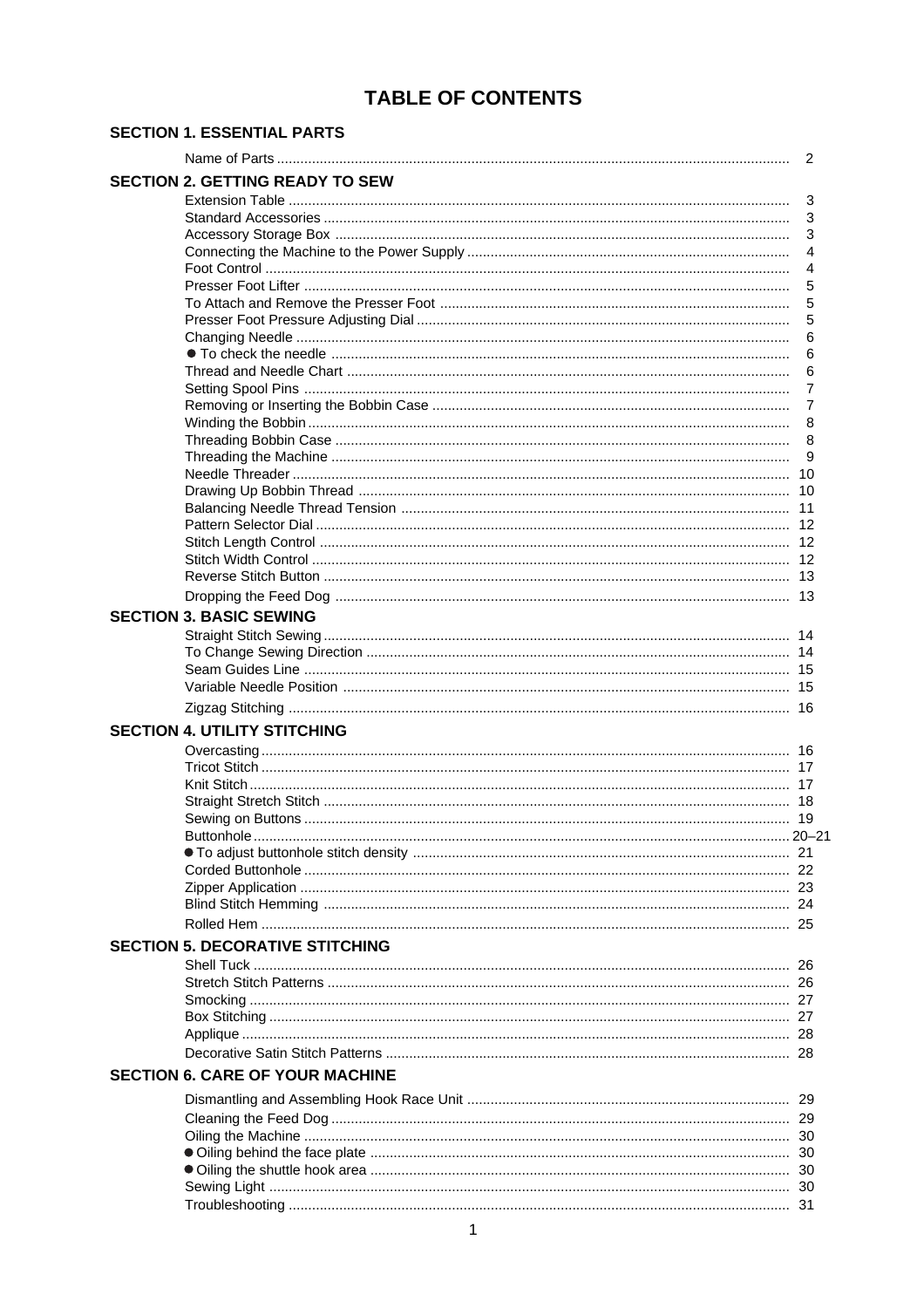

**24**

**25**

 $\circ$ đ,

#### **SECTION 1. ESSENTIAL PARTS**

#### **Name of Parts**

- 1 Reverse stitch button
- 2 Pattern selector dial
- 3 Stitch width control
- 4 Stitch length control
- 5 Bobbin winder stopper
- 6 Bobbin winder spindle
- 7 Spool pins
- 8 Bobbin winder thread guide
- 9 Thread guide
- 10 Thread take-up lever
- 11 Thread tension dial
- 12 Pressure adjusting dial
- 13 Face plate
- 14 Thread cutter
- 15 Needle threader
- 16 Needle plate
- 17 Presser foot holder
- 18 Needle clamp
- 19 Needle
- 20 Presser foot
- 21 Extension table
- 22 Carrying handle
- 23 Handwheel
- 24 Power switch
- 25 Machine socket
- 26 Free arm
- 27 Buttonhole lever
- 28 Presser foot lifter

**Note :** The design and specifications are subject to change without prior notice.

**26**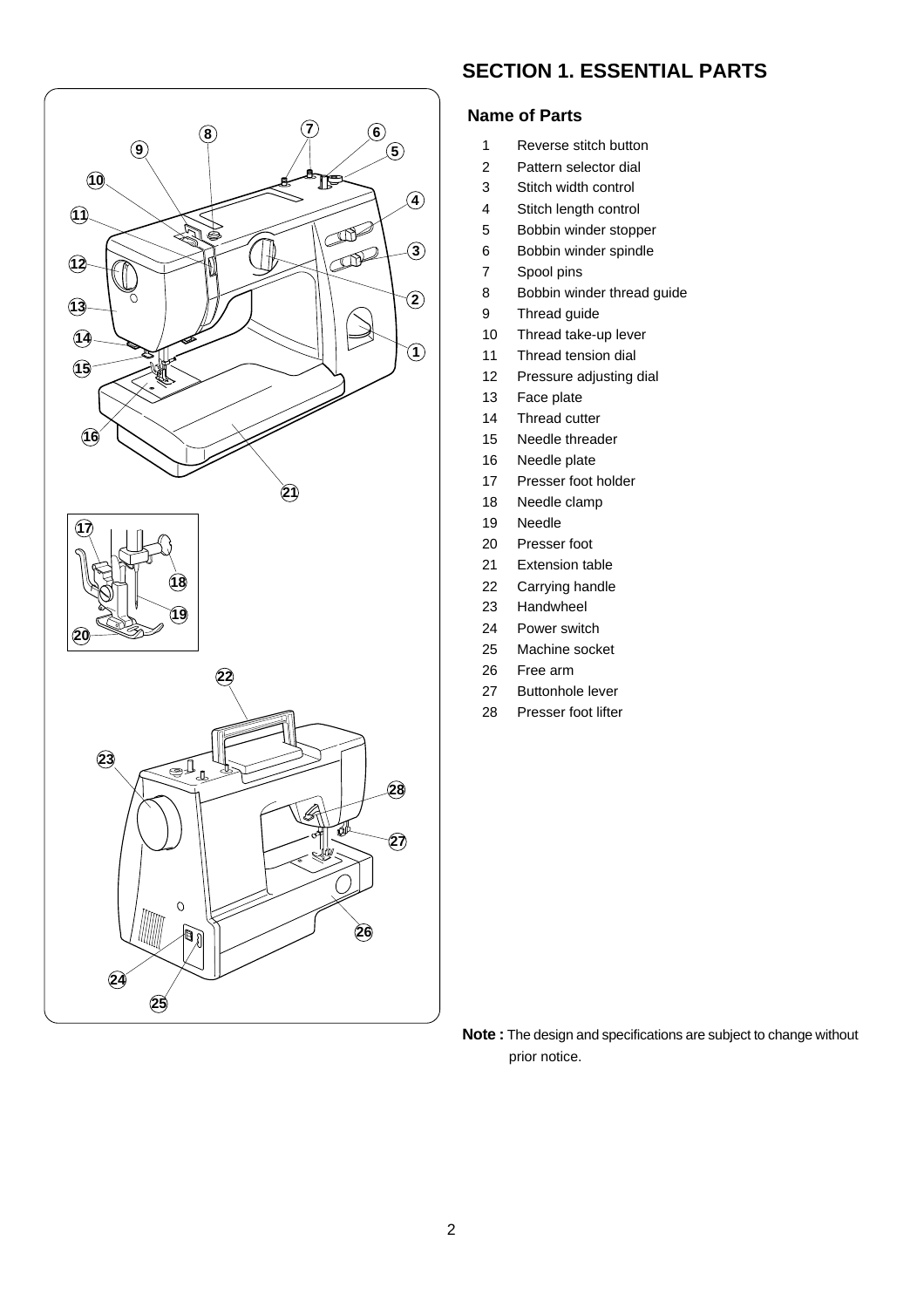







### **SECTION 2. GETTING READY TO SEW**

#### **Extension Table**

The extension table provides added sewing surface and can be easily removed for free arm sewing.

#### **Detaching the table:**

Pull the table away from the machine.

#### **Attaching the table:**

Push the extension table until it snaps into the machine.

#### **Advantages and uses of free arm sewing:**

- Å[ Avoid fabric bunching around the needle when bartacking to reinforce pockets, plackets and waistlines.
- Å[ For stitching sleeves, waistbands, pant legs or any circular garment area
- Å[ For darning socks or mending knees, elbows or areas of wear in children's clothes

#### **Standard Accessories**

- Zipper foot **1**
- Automatic buttonhole foot **2**
- Hemmer foot **3**
- Bobbins **4**
- 5) Set of needles
- Seam ripper **6**
- screwdriver **7**
- Oil **8**
- Hem guide **9**

#### **Accessory Storage Box**

Sewing accessories are conveniently located in the extension table.

1) Accessory storage box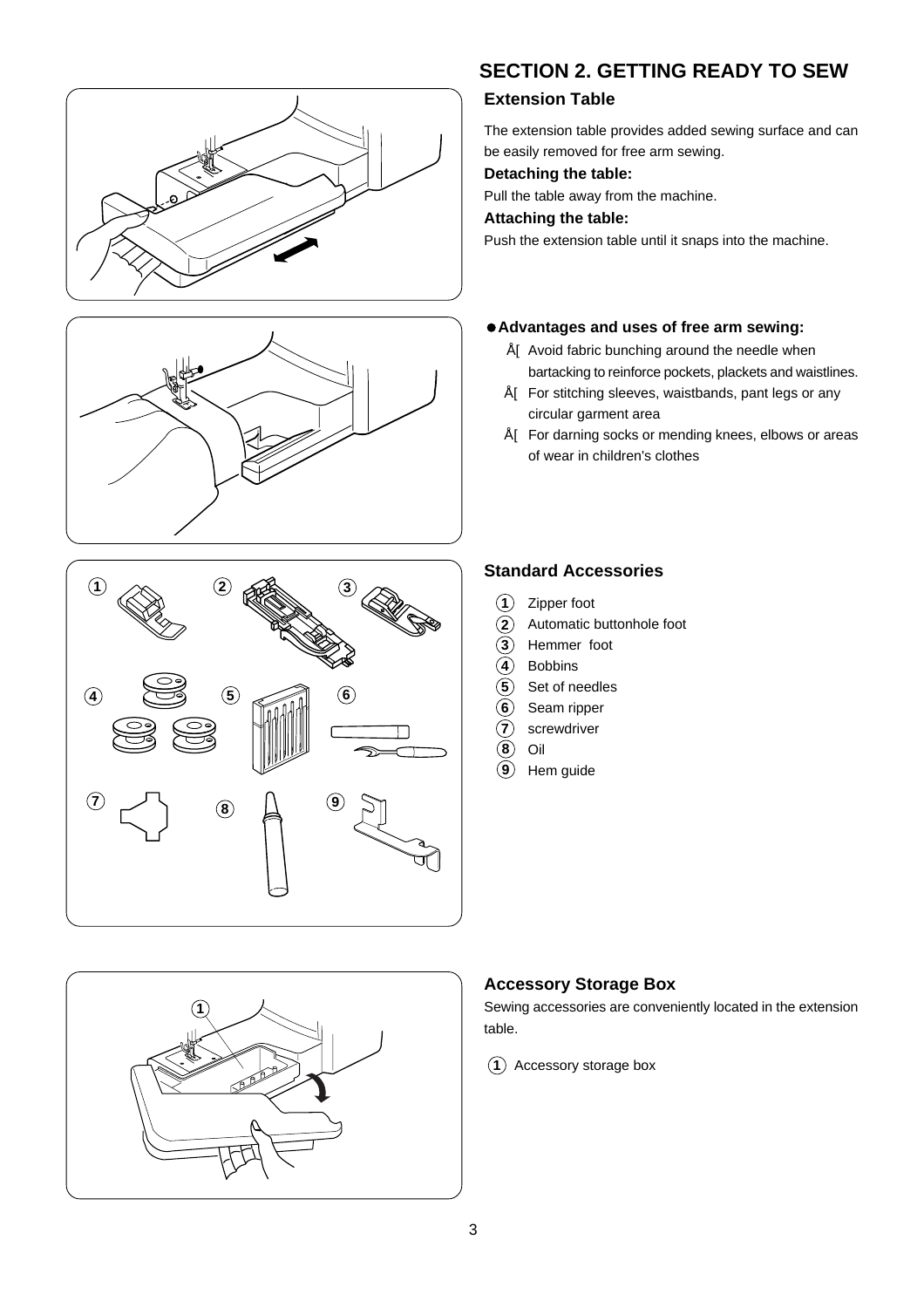





#### **Connecting the Machine to the Power Supply**

Before connecting the power cord, make sure the voltage and frequency shown on the machine conform to your electrical power.

- 1. Turn off the power switch.
- 2. Insert the machine plug into the machine socket.
- 3. Insert the power supply plug into the outlet .
- 4. Turn on the power switch to turn on the power and sewing light.
	- 1) Power supply plug (2) Power switch
	- $\Omega$  Machine socket **3 Outlet**
	- **(5)** Machine plug
- $\circled{6}$  Foot control

#### **Operating Instruction:**

The symbol "0" on a switch indicates the "off" position of a switch. For appliances with a polarized plug

(one blade wider than the other):

To reduce the risk of electric shock, this plug is intended to fit in a polarized outlet only one way.

If the plug does not fit fully in the outlet, reverse the plug. If it still does not fit, contact a qualified electrician to install the proper outlet.

Do not modify the plug in any way.

Foot Control Model YC-482J or TJC-150 is used with Sewing Machine Models 419S and 423S. (For U.S.A. market only)

#### **Foot control**

Sewing speed can be varied by the foot control. The harder you press on the control, the faster the machine runs.

**Caution :** Do not place anything on the foot contorol, otherwise the machine will start advertently.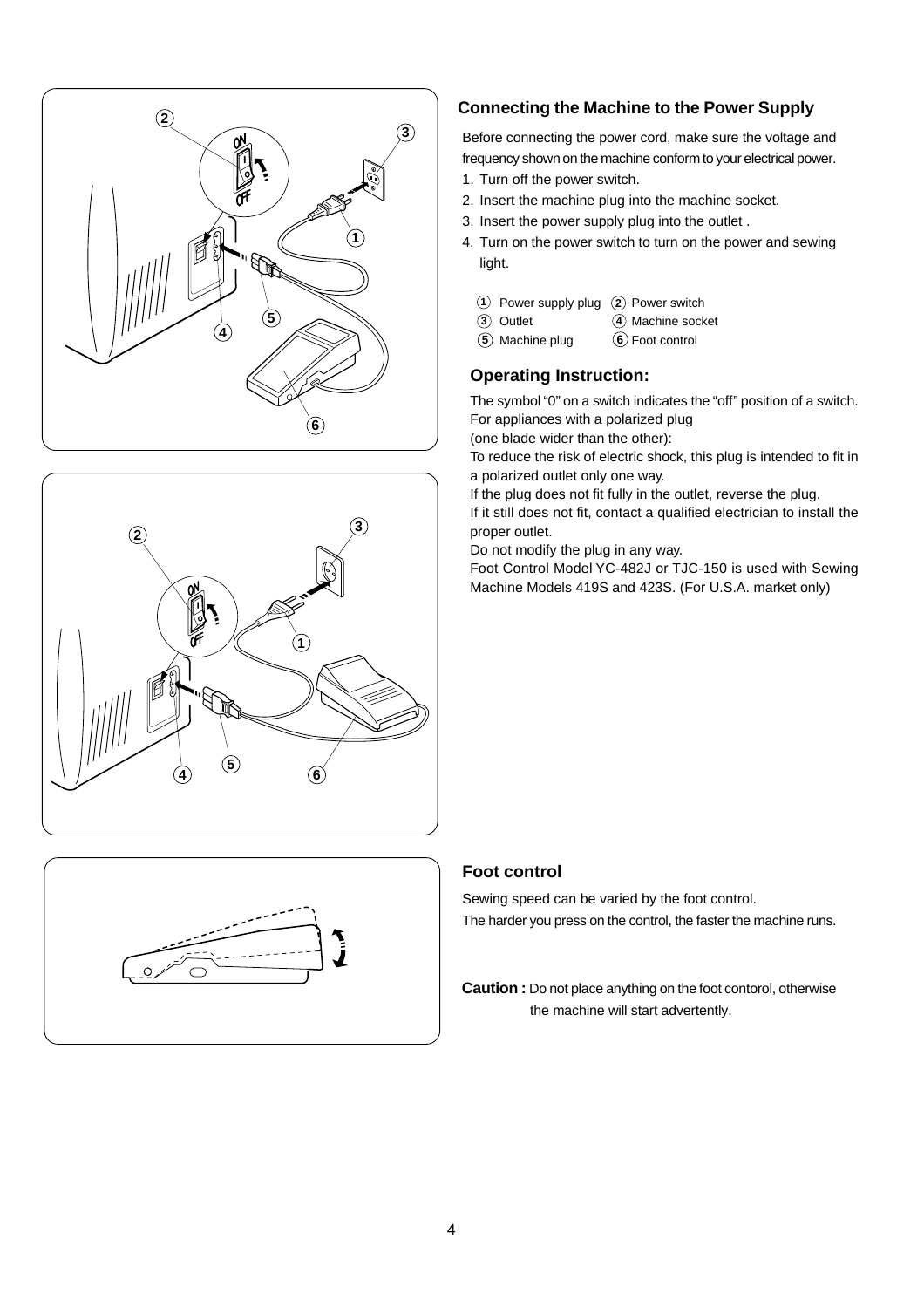





#### **Presser Foot Lifter**

The presser foot lifter raises and lowers your presser foot. You can raise it about 0.6 cm (1/4") higher than the normal up position for easy removal of the presser foot or to help you to place heavy fabric under the foot.

Normal up position **2 1** 2) Highest position

#### **To Attach and Remove the Presser Foot**

#### **To remove**

Turn the handwheel toward you to raise the needle to its highest position.

Raise the presser foot.

Press the lever on the back of the foot holder. The presser foot will drop off.

#### **To attach**

Place the presser foot so the pin on the foot lies just under the groove of the foot holder.

Lower the foot holder to lock the foot in place.

#### **Presser Foot Pressure Adjusting Dial**

The Presser foot pressure adjusting dial should be set at **3** for regular sewing.

Reduce the pressure to **2** for applique, cutwork, drawnwork, basting and embroidery for better maneuverability of fabric.

Velours and knit with a lot of stretch may require a **1** setting.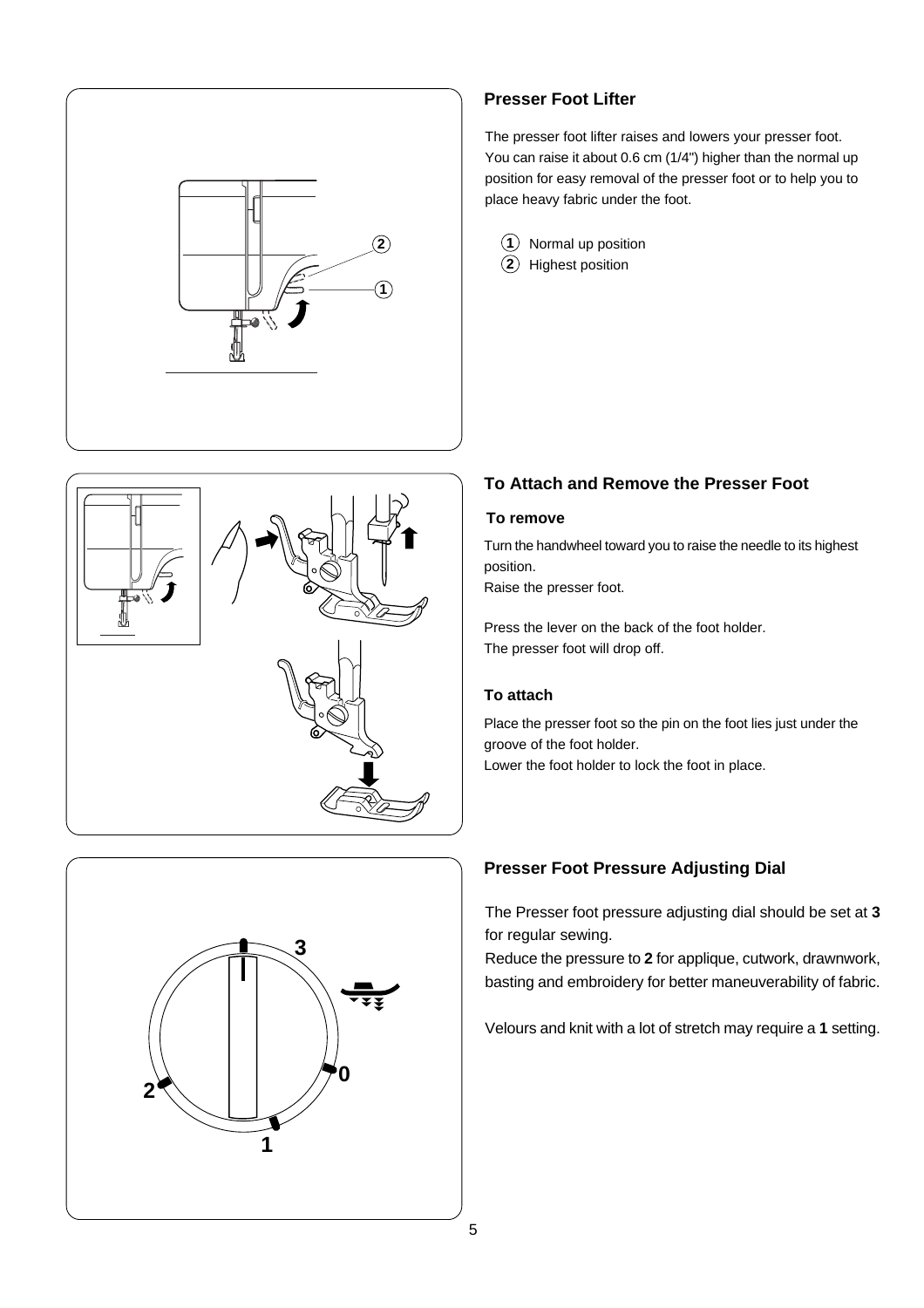

#### **Changing Needle**

Raise the needle by turning the handwheel toward you and lower the presser foot.

Loosen the needle clamp screw by turning it counterclockwise. Remove the needle from the clamp.

Insert a new needle into the clamp with the flat side away from you.

When inserting the needle into the clamp, push it up as far as it will go and tighten the clamp screw firmly with the screwdriver.

\* Check your needles frequently for barbed or blunted points. Snags and runs in knits, fine silks and silk-like fabrics are permanent and are almost always caused by a damaged needle.

#### **To check the needle**

Place the flat side of the needle on something flat (needle plate, glass etc.). The clearance between the needle and flat surface should be consistent. Never use a bent or blunt needle.

|                         | <b>Fabrics</b>                                                                  | <b>Thread</b>                                                                             | <b>Needle Size</b>   |
|-------------------------|---------------------------------------------------------------------------------|-------------------------------------------------------------------------------------------|----------------------|
| Light<br>weight         | Crepe de Chine, Voile,<br>Lawn, Organdy,<br>Georgette,<br>Tricot                | Fine Silk<br>Fine Cotton<br><b>Fine Synthetic</b><br>Fine Cotton<br>Covered<br>Polyester  | 9/65<br>or<br>11/75  |
| <b>Medium</b><br>weight | Linens, Cotton, Pique,<br>Serge, Double Knits,<br>Percale                       | 50 Silk<br>50 to 80 Cotton<br>50 to 60<br>Synthetic<br><b>Cotton Covered</b><br>Polyester | 11/75<br>or<br>14/90 |
| Heavy<br>weight         | Denim, Tweed,<br>Gabardine,<br>Coating, Drapery and<br><b>Upholstery Fabric</b> | 50 Silk<br>40 to 50 Cotton<br>40 to 50<br>Synthetic<br><b>Cotton Covered</b><br>Polyester | 14/90<br>16/100      |

#### **Thread and Needle Chart**

- \* In general, fine threads and needles are used for sewing thin fabrics, and thicker threads and needles are used for sewing heavy fabrics. Always test thread and needle size on a small piece of fabric which will be used for actual sewing.
- Use the same thread for needle and bobbin.
- \* When sewing stretch, very fine fabrics and synthetics,use a BLUE TIPPED needle.
	- The blue tipped needle effectively prevents skipped stitches.
- \* When sewing very fine fabrics, sew over a piece of paper to prevent seam puckering.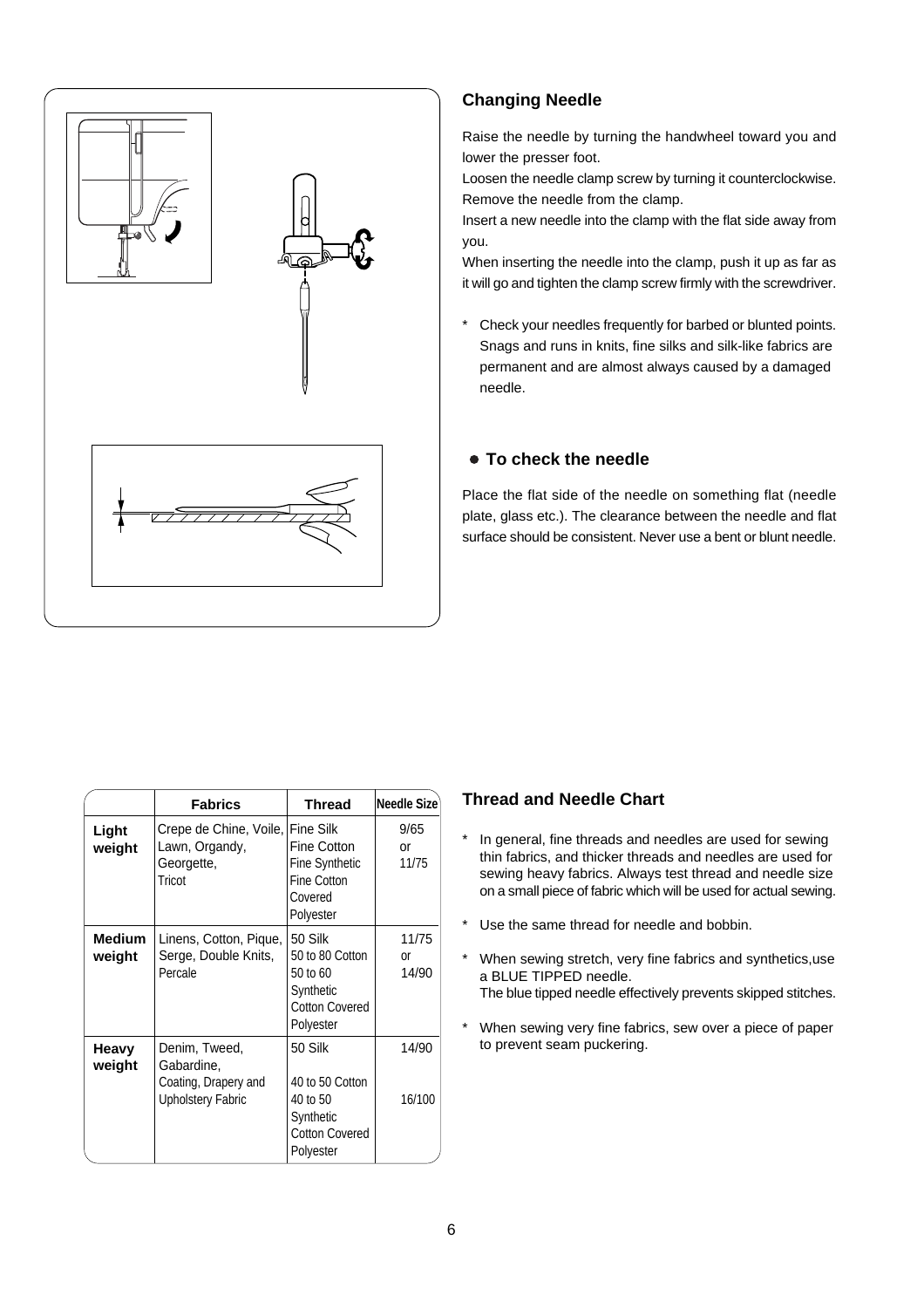



#### **Setting Spool Pins**

The spool pins are used for holding the spool of thread in order to feed thread to the machine.

To use, pull up the spool pin. Push down for storage.

|  | 1 Needle thread |  |
|--|-----------------|--|
|--|-----------------|--|

- **2** Hole
- **3** Tangle
- **Note :** When using thread which has tendency to tangle around spool pin, thread through the hole of spool pin as shown.

The hole should face the thread spool.

#### **Removing or Inserting the Bobbin Case**

Open the hook cover.

1) Hook cover

Raise the needle by turning the handwheel toward you. Take out the bobbin case by holding the latch.

**2**) Latch

When inserting the bobbin case, place the horn into the recess of the hook race.

Horn **3**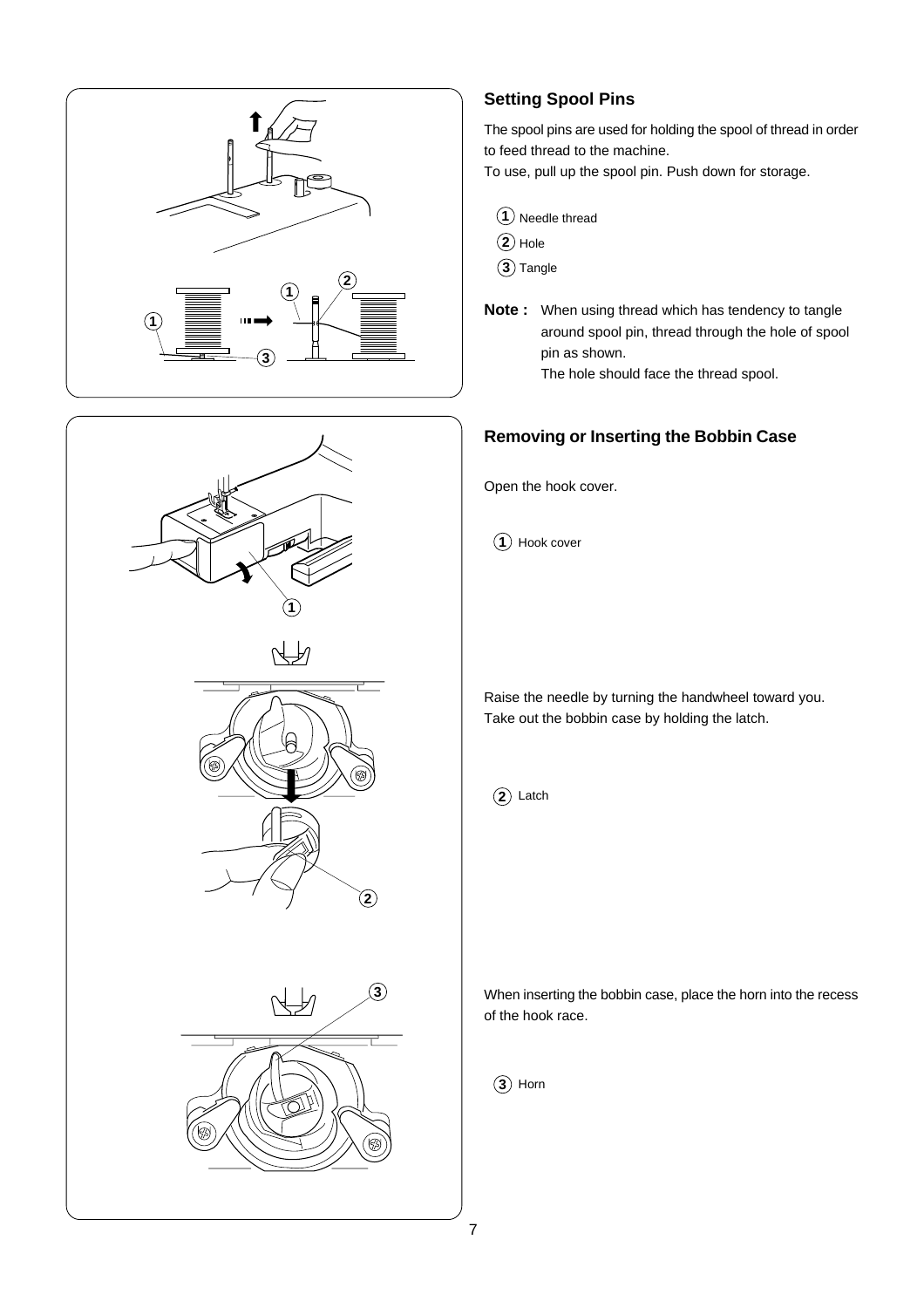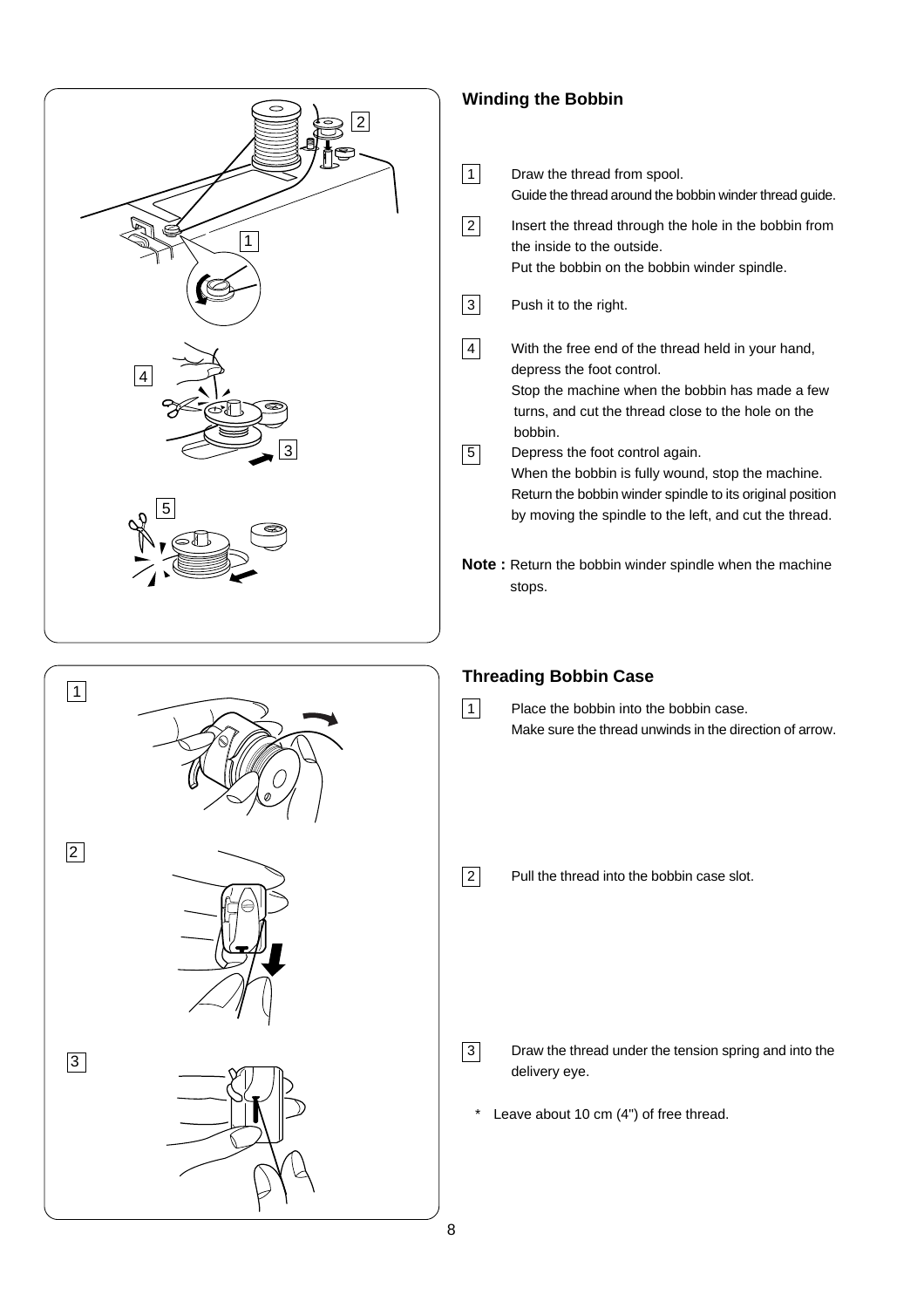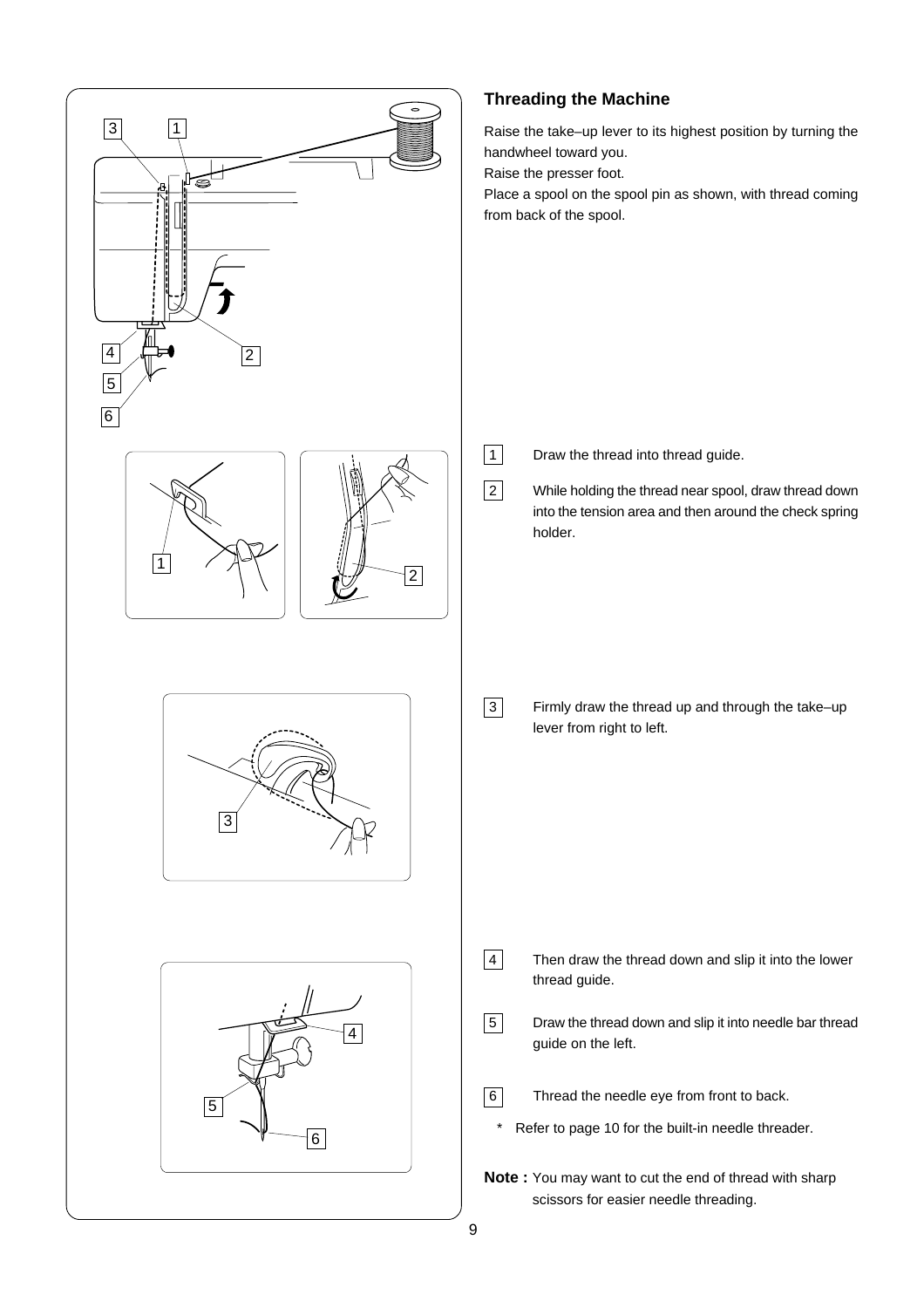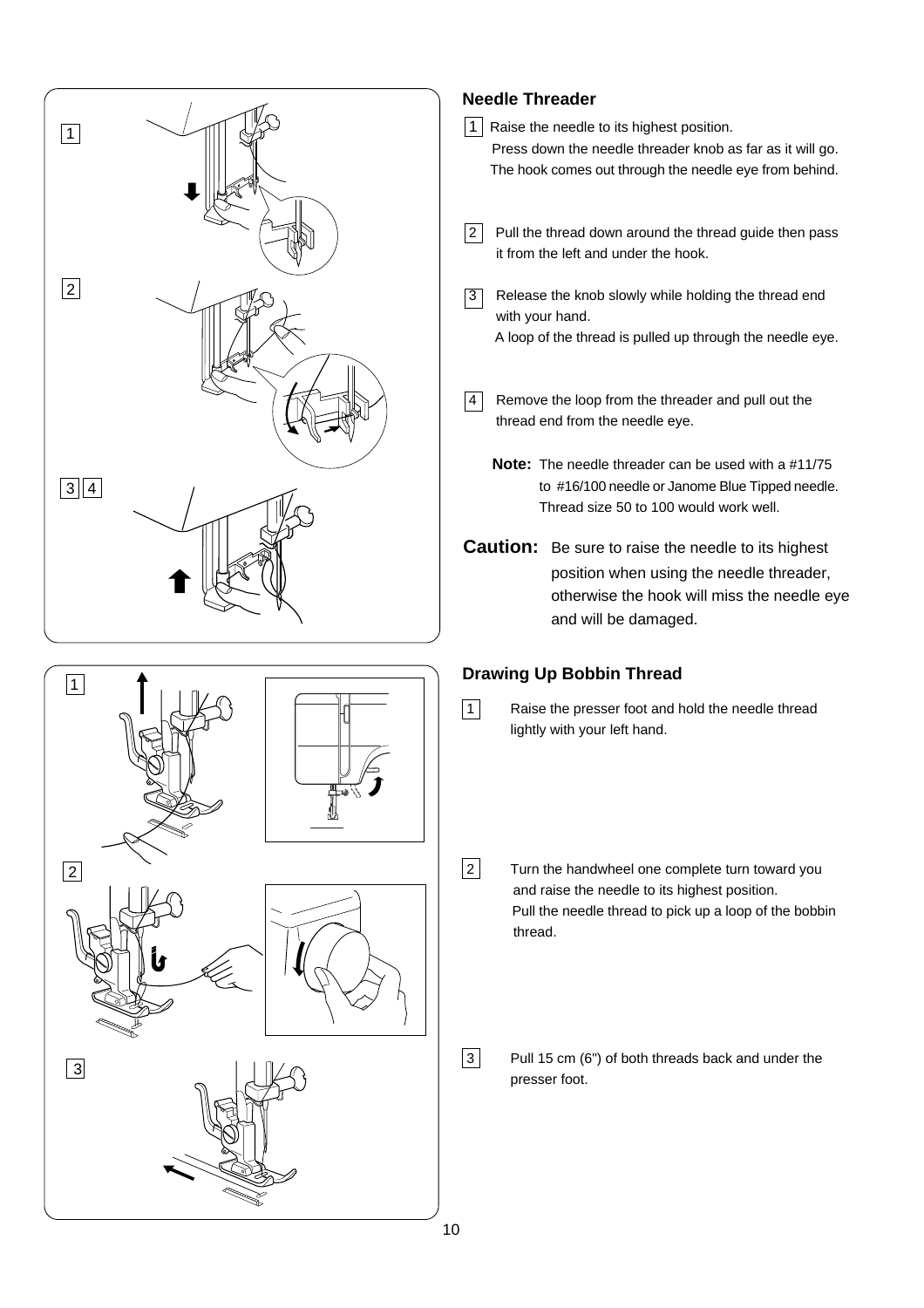

#### **Balancing Needle Thread Tension**



#### 1 **Correct tension**

The thread tension is adjusted depending on the sewing materials, layers of fabric and other sewing conditions.

- \* The ideal straight stitch has threads looked between two layers of fabric, as illustrated (magnifies to show detail).
- \* For an ideal zigzag stitch, the bobbin thread does not show on the right side (top side) of the fabric, and the needle thread shows slightly on the wrong side (bottom side) of the fabric.
- **1** Needle thread (Top thread)
- Bobbin thread (Bottom thread) **2**
- Right side (Top side) of fabric **3**
- Wrong side (Bottom side) of fabric **4**
- **5**) Thread tension dial
- **6**) Setting mark

#### 2 **Needle thread tension is too tight**

If the bobbin thread (bottom thread) appears on the right side (top side) of the fabric, loosen the needle thread tension by moving the dial to a lower number.



#### 3 **Needle thread tension is too loose**

If the needle thread (top thread) appears on the wrong side (bottom side) of the fabric, tighten the needle thread tension by moving the dial to a higher number.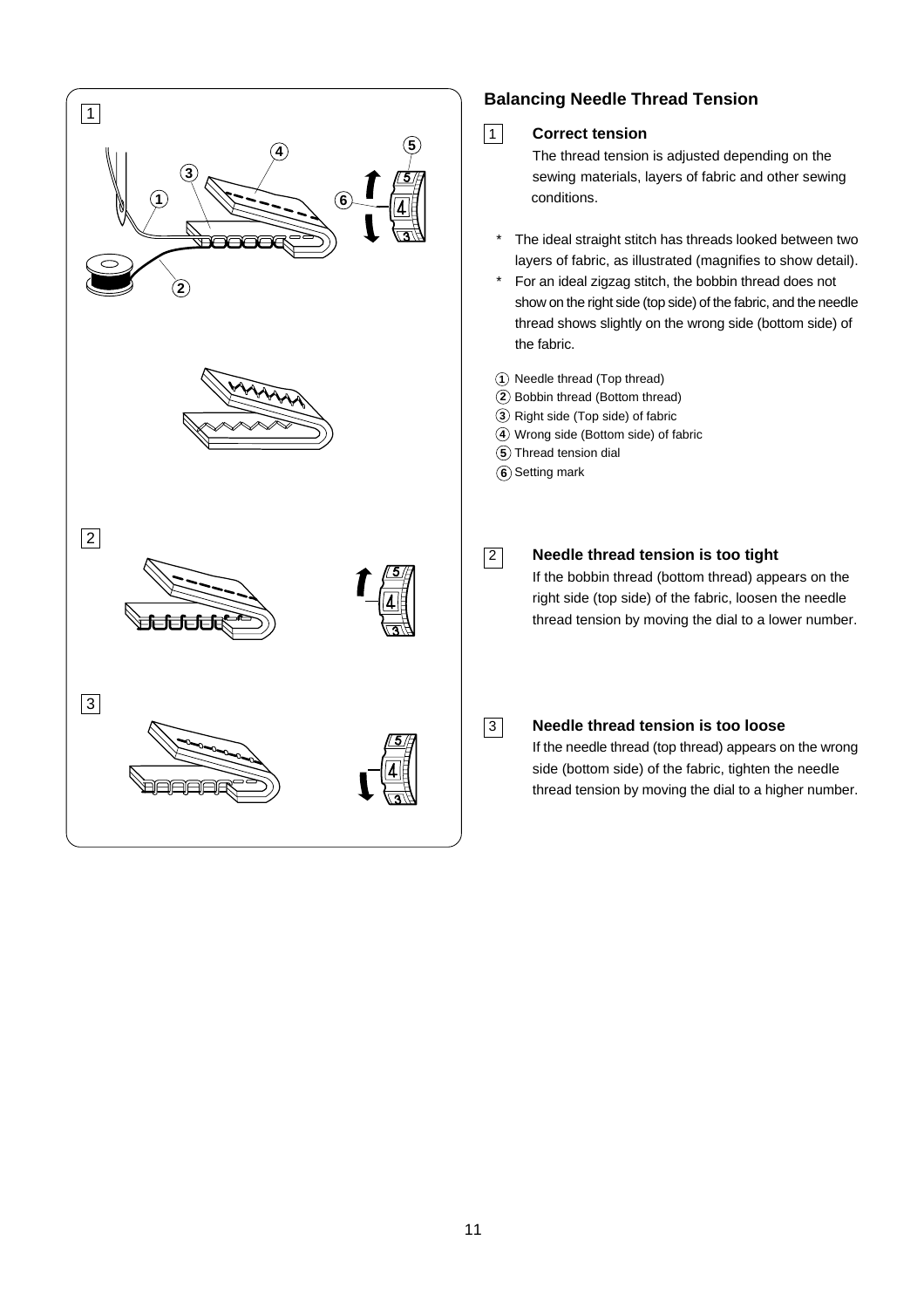

#### **Pattern Selector Dial**

Raise the needle and presser foot. Turn the pattern selector dial to set the setting mark at the symbol corresponding to the desired pattern.

 $1)$  Setting mark

(A): Model 419S (B): Model 423S





Slide the stitch length control to set the setting mark at the desired stitch length.

The higher the number, the longer the stitch

Setting mark **1**

- "  $\equiv$ " is the recommended setting for buttonhole stitching.
- Adjust the stitch length control in the 0.5–4 range when you sew the zigzag stitch.
- Set the stitch length control at "S.S." to sew the stretch stitch pattern.
- If the stretch stitch pattern is uneven, slide the stitch length control in the direction of "–" to compress it, or "+" to expand it.



Slide the stitch width control to set the setting mark at the desired stitch width.

The higher the number, the wider the stitch width **1** Setting mark

When the stitch width is narrow, the right side of the pattern is cut off.

(Example: Pattern E) Width  $[5]$   $\begin{matrix} 1 \end{matrix}$   $\begin{matrix} 1 \end{matrix}$   $\begin{matrix} 1 \end{matrix}$   $\begin{matrix} 1 \end{matrix}$   $\begin{matrix} 1 \end{matrix}$   $\begin{matrix} 1 \end{matrix}$   $\begin{matrix} 1 \end{matrix}$   $\begin{matrix} 1 \end{matrix}$   $\begin{matrix} 1 \end{matrix}$   $\begin{matrix} 1 \end{matrix}$ 

**Note :** Raise the needle above the fabric, when you slide the stitch width control.

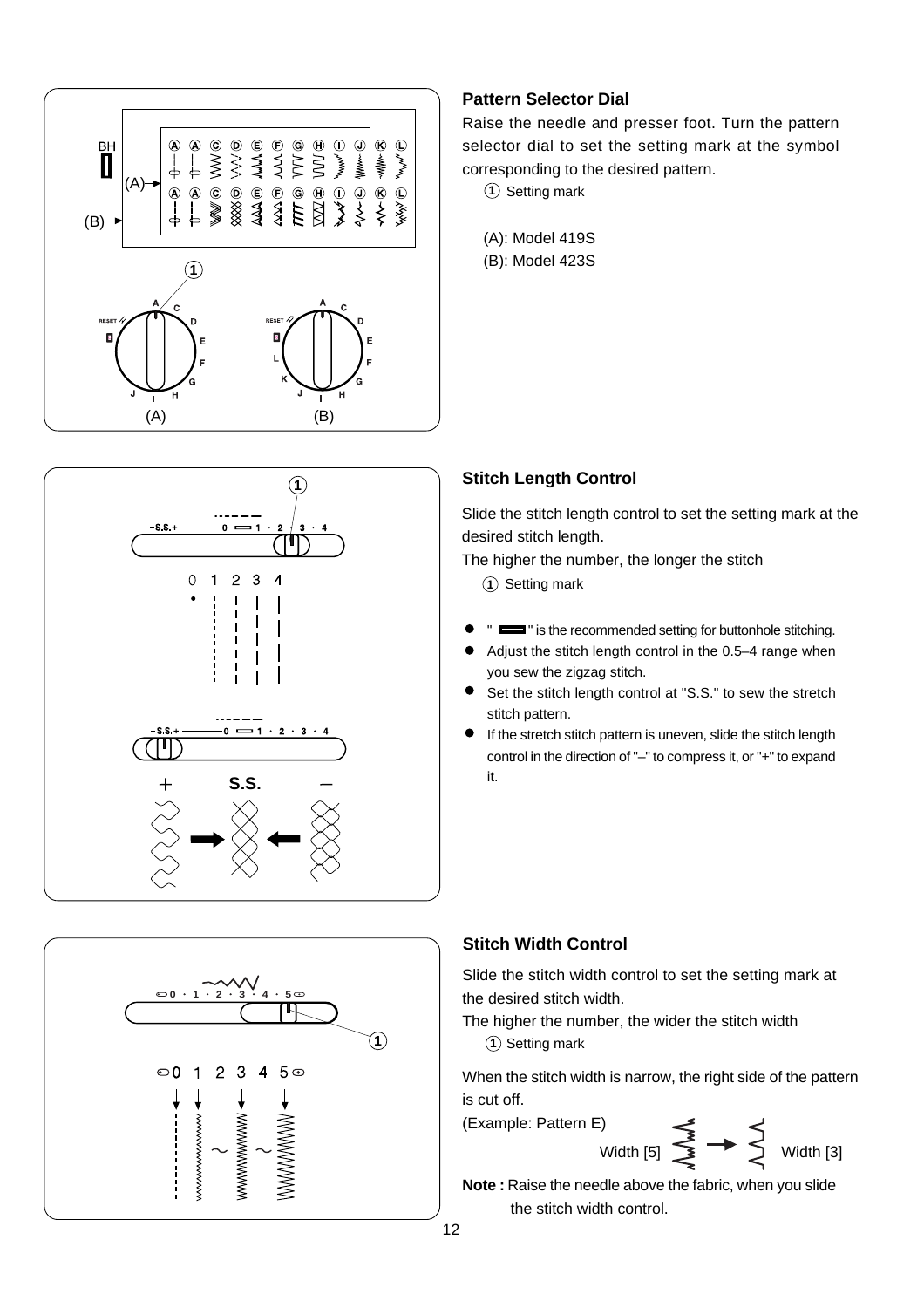

#### **Reverse Stitch Button**

As long as you keep the reverse stitch button depressed, the machine sews backwards.



### **Dropping the Feed Dog**

- 1 Remove the extension table. Raise the presser foot.
- 2 To drop the feed dog, push the lever to the right .
	- 1) Drop feed lever
- 3 To raise the feed dog, push the lever to the left.
	- \* The feed dog must be up for normal sewing.
	- \* The feed dog will return to the up position when the machine starts running.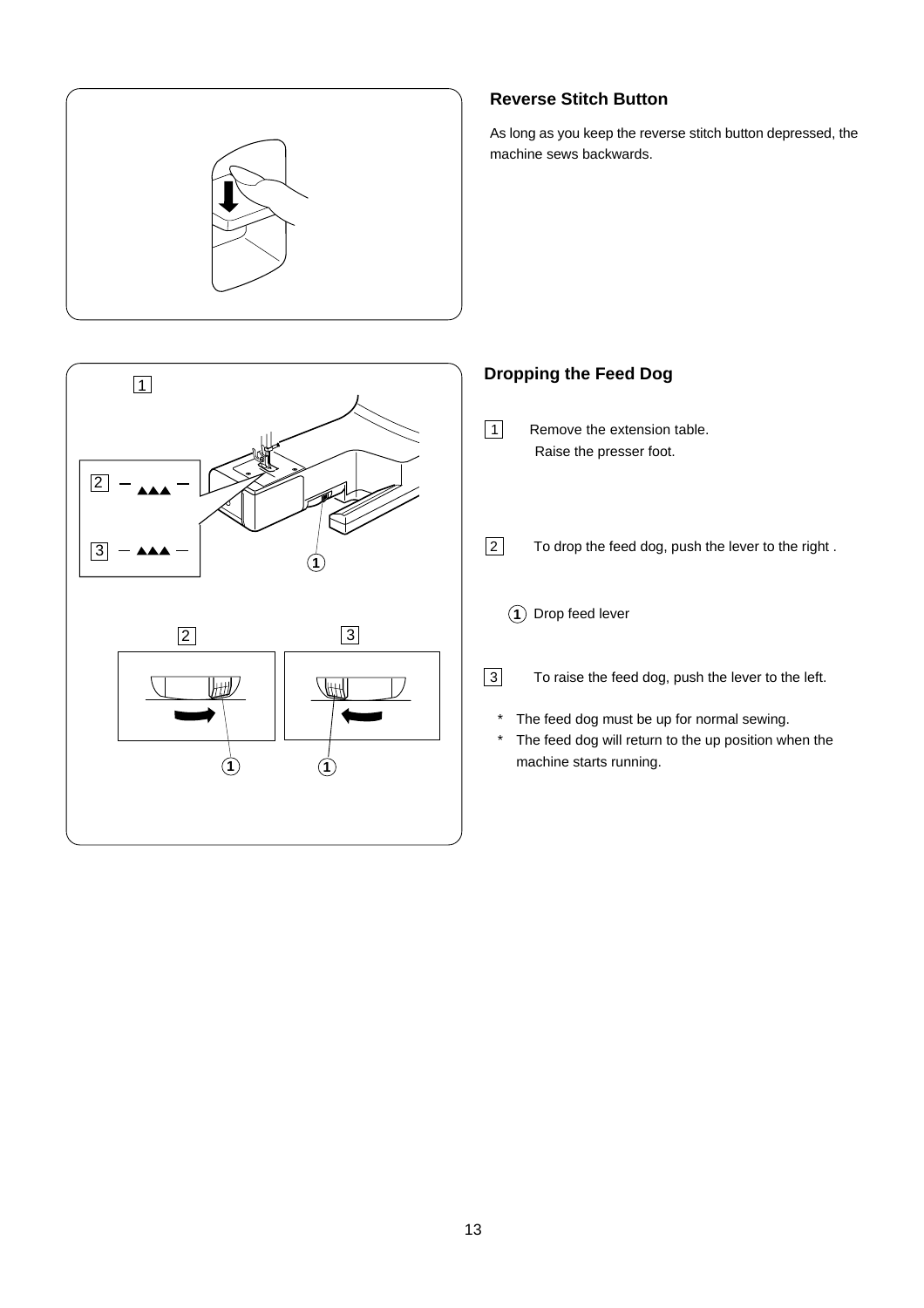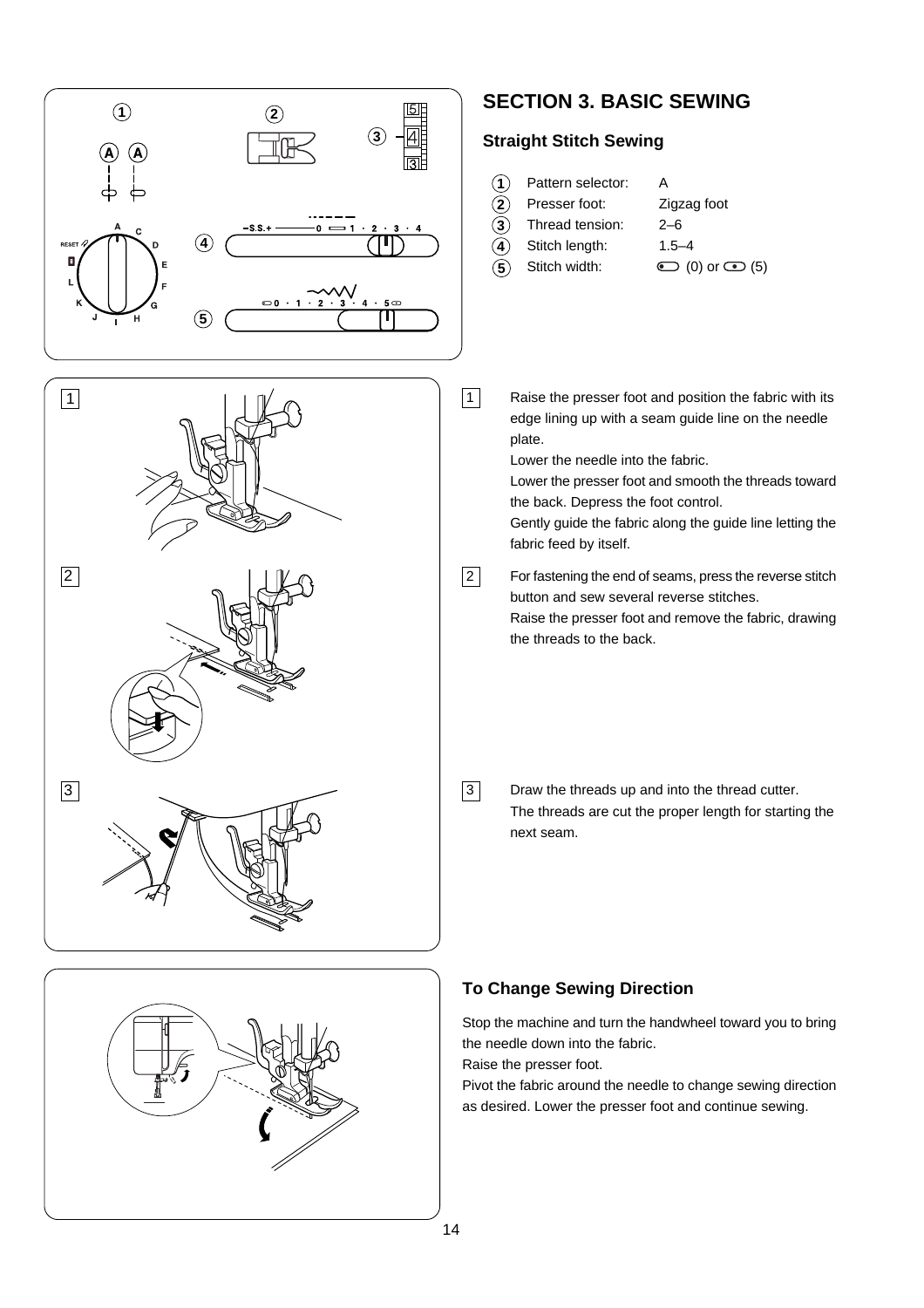

#### **Seam Guides Line**

The numbers on the needle plate indicate the distance between the center needle position and the line. The numbers in front are millimeters. The numbers in back are fractions of an inch.



#### **Variable Needle Position**

needle drop position between center and left by sliding the stitch width control.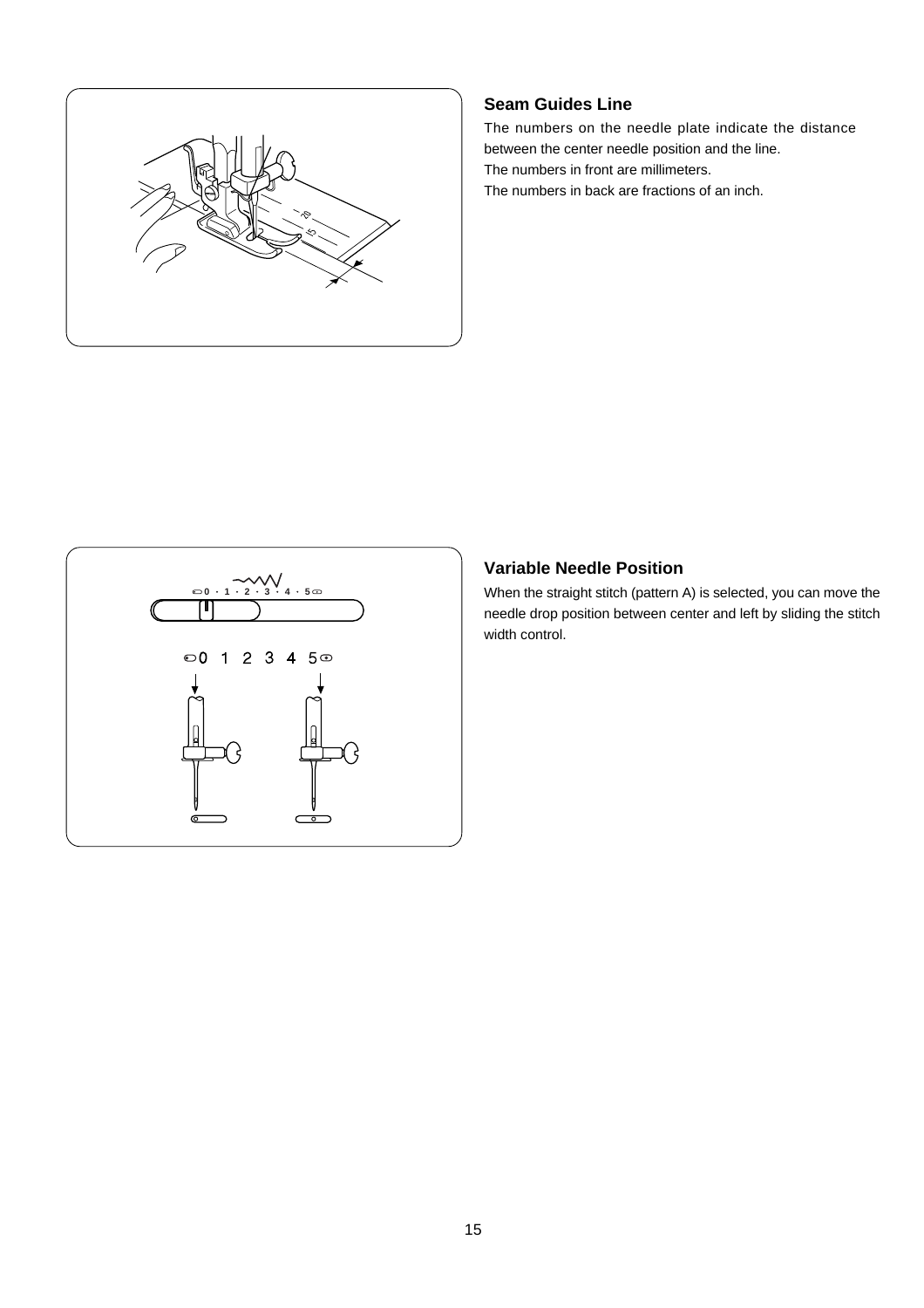

#### **Zigzag Stitching**

- Pattern selector: C
	- Presser foot: Zigzag foot
	- Thread tension: 2–5
	- Stitch length: 0.5–4
- Stitch width: 5 **5**

Simple zigzag stitching is widely used for overcasting, sewing on buttons etc.

#### **SECTION 4. UTILITY STITCHING**

#### **Overcasting**

| (1) | Pattern selector: | C           |
|-----|-------------------|-------------|
| (2) | Presser foot:     | Zigzag foot |
| (3) | Thread tension:   | $1 - 4$     |
| ั4` | Stitch length:    | $1 - 2$     |
| (5) | Stitch width:     | 5           |

The zigzag stitch is used on the seam allowance to prevent fabric from fraying at raw edges.



*MANANANANAN* 

**MWWWWWWWW**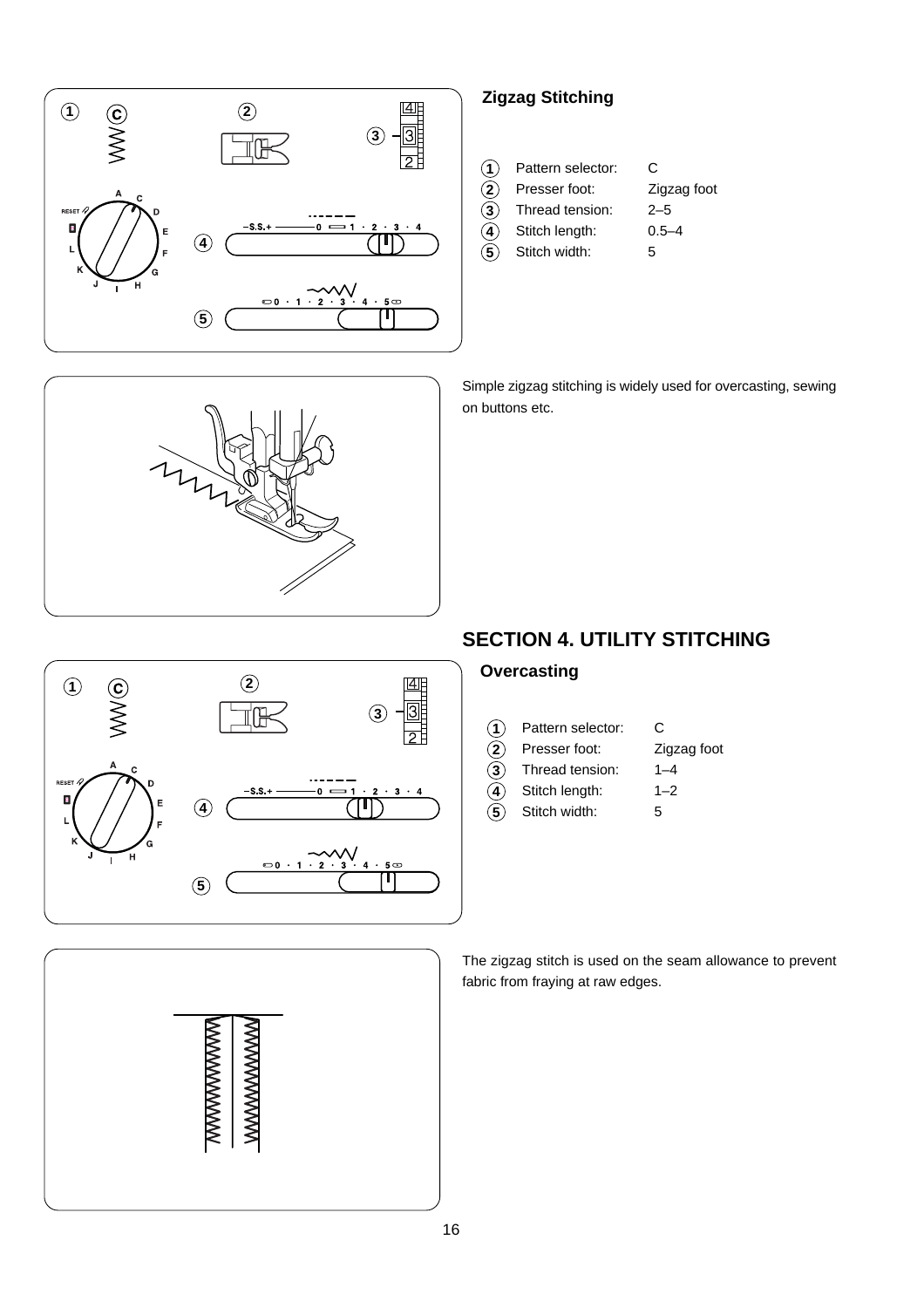

#### **Tricot Stitch**

**4**

| $\odot$ | Pattern selector: | D |
|---------|-------------------|---|
|---------|-------------------|---|

| $(2)$ Presser foot:          | Zigzag foot |
|------------------------------|-------------|
| $\mathbf{a}$ Thread tension: | $1 - 4$     |

| Thread tension: |
|-----------------|
|                 |

Stitch length: 0.5-1.5

Stitch width: 5 **5**

This stitch is used to finish the raw edge on synthetics and other fabrics that tend to pucker.

Place your fabric to allow 1.6 cm (5/8") seam. Trim the seam allowance after sewing.

**Note** : Be careful not to cut the stitches.

It is also handy for darning and mending tears.



#### **Knit Stitch**

| (1)      | Pattern selector: | G           |
|----------|-------------------|-------------|
| (2)      | Presser foot:     | Zigzag foot |
| $\bf(3)$ | Thread tension:   | $1 - 4$     |
| (4)      | Stitch length:    | S.S.        |
| (5)      | Stitch width:     | 5           |
|          |                   |             |

This knit stitch is ideal for sewing swimwear and stretch velour because it provides the greatest amount of elasticity and strength.

Place your fabric to allow a 1.6 cm (5/8") seam. Trim the seam allowance after sewing.

**Note** : Be careful not to cut the stitches.



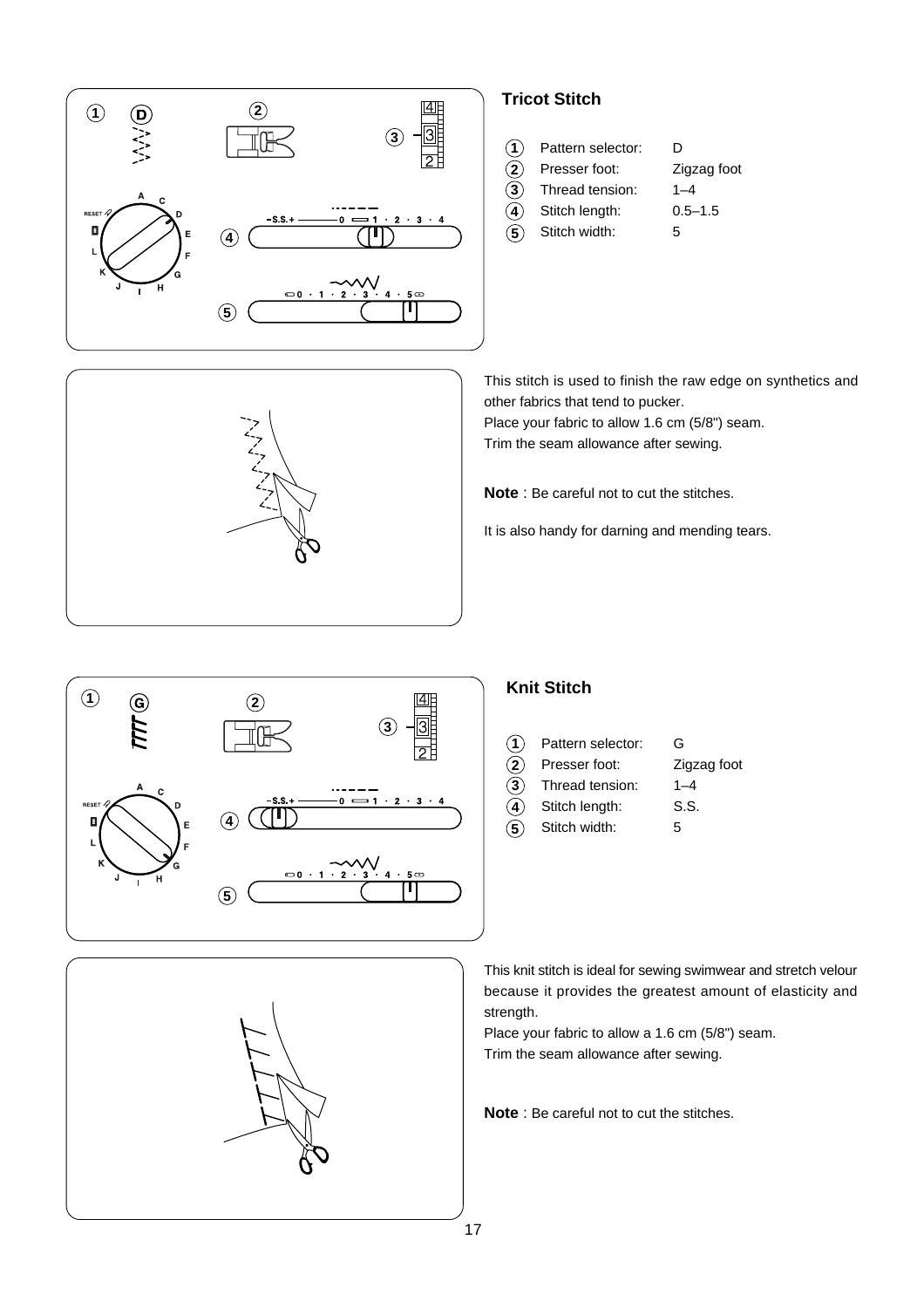

#### **Straight Stretch Stitch**

| Pattern selector: | А |
|-------------------|---|
|                   |   |

- Presser foot: Zigzag foot **2 3**
	- Thread tension: 2–6
	- Stitch length: S.S.
- Stitch width:  $\bigcirc$  (0) or  $\bigcirc$  (5) **5**

**4**

- 
- 

The stitch is sewn with two stitches forward and one stitch backward forming a seam that does not rip easily.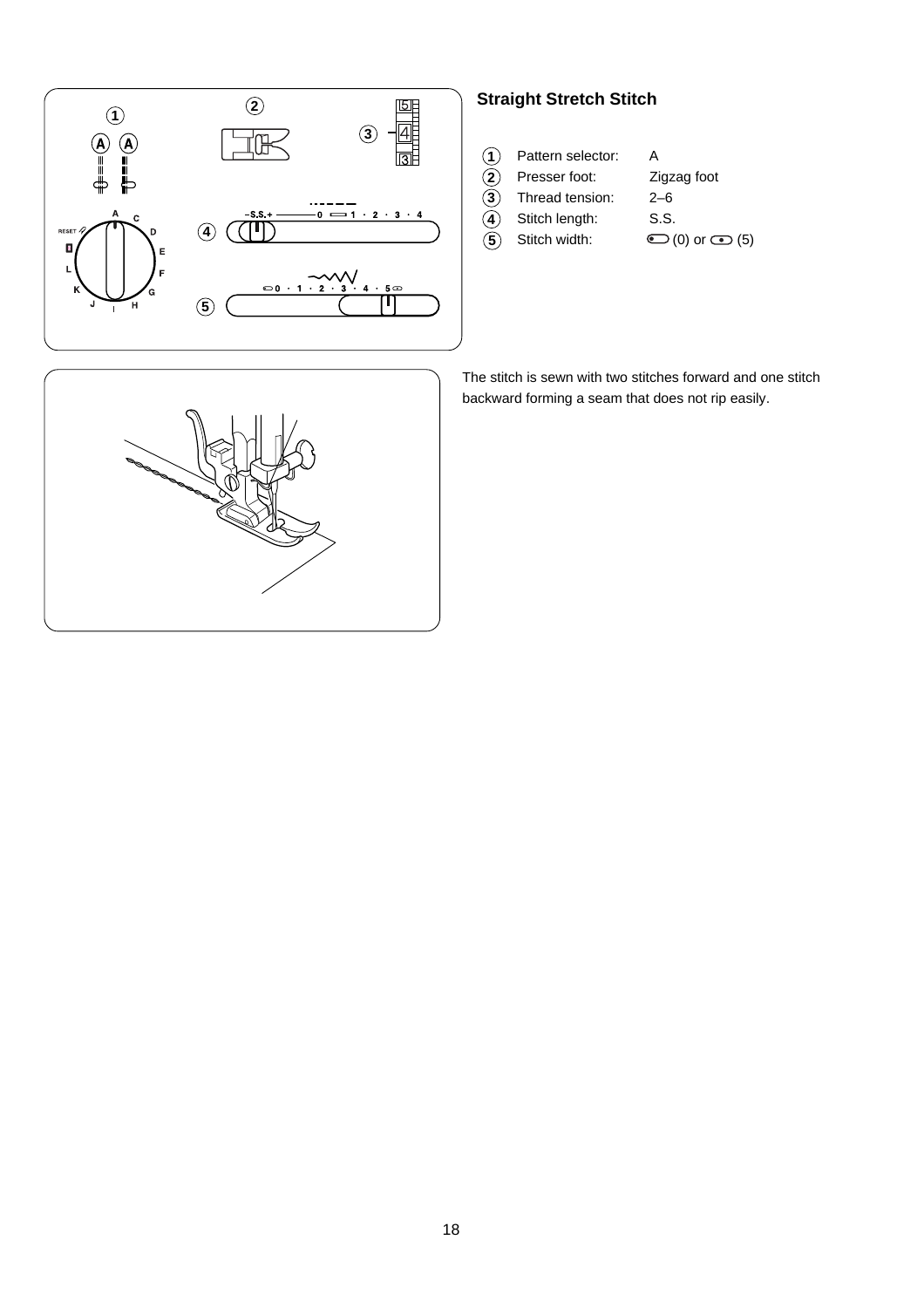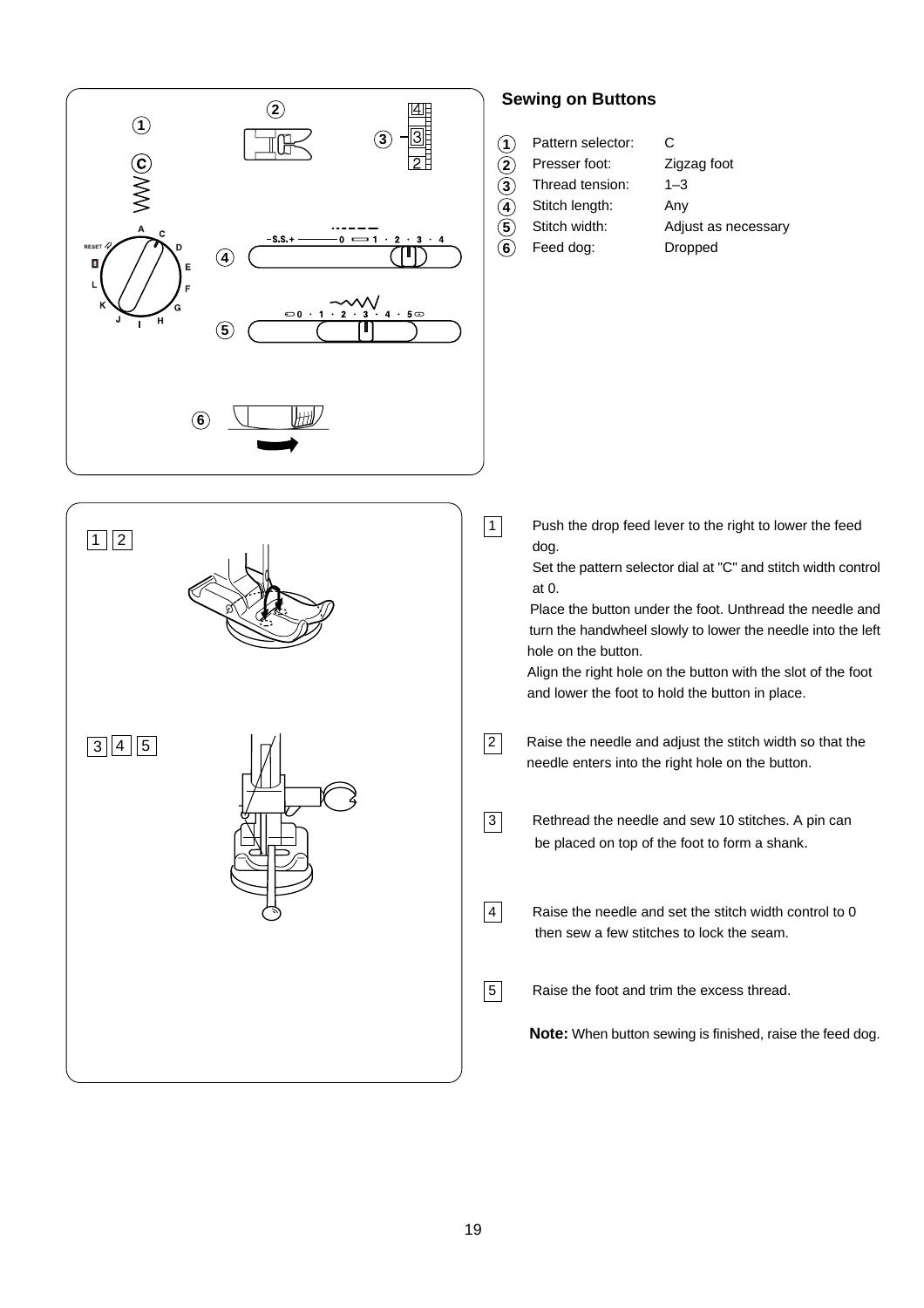



#### **Buttonhole**

- Pattern selector: **1**
- Presser foot: Automatic buttonhole foot **2**
- Thread tension: 1–5 **3**
- 
- **4**
- Stitch width: 5 **5**
- Stitch length:  $(0.5-1)$ 
	- The size of buttonhole is automatically set by placing the button in the automatic buttonhole foot.

П

- The button holder of the foot takes a button size up to 2.5 cm (1") in diameter.
- Make a test buttonhole on a sample duplicating the fabric, interfacing and seams of the actual garment.
- \* Place the button on the fabric sample and mark the top and bottom to determine the position of buttonhole.
- Use interfacing on stretch fabrics.
- $\boxed{1}$  Turn the handwheel toward you to raise the needle to its highest position. Raise the presser foot lifter.
- 2 Select the pattern "BH" by turning the pattern selector dial.

If the BH pattern is already selected, reset the dial once according to the procedure in  $\boxed{12}$ 

- 3 Attach the automatic buttonhole foot.
- **4** Pull the button holder to the back, and place the button in it. Push back the button holder toward you as far as it will go.
- **1** Buttonhole lever **5** Pull the buttonhole lever downward as far as it will go.

6 Insert fabric under the foot.

Turn the handwheel slowly towards you with your right hand until the needle goes down and continue turning handwheel until the take-up lever is at its highest position.

- **7** Remove the fabric to the left to draw both threads to the left.
- 8 Insert the garment under the foot, and lower the needle at the starting point.

Then lower the automatic buttonhole foot.

**Note :** Make sure there is no gap between the slider and the spring holder. If there is a gap, the length of the rows will be different, as shown.

- **2** Starting point
- **3** Slider
- **4** There should be no gap
- **5** Spring holder
- **6** Difference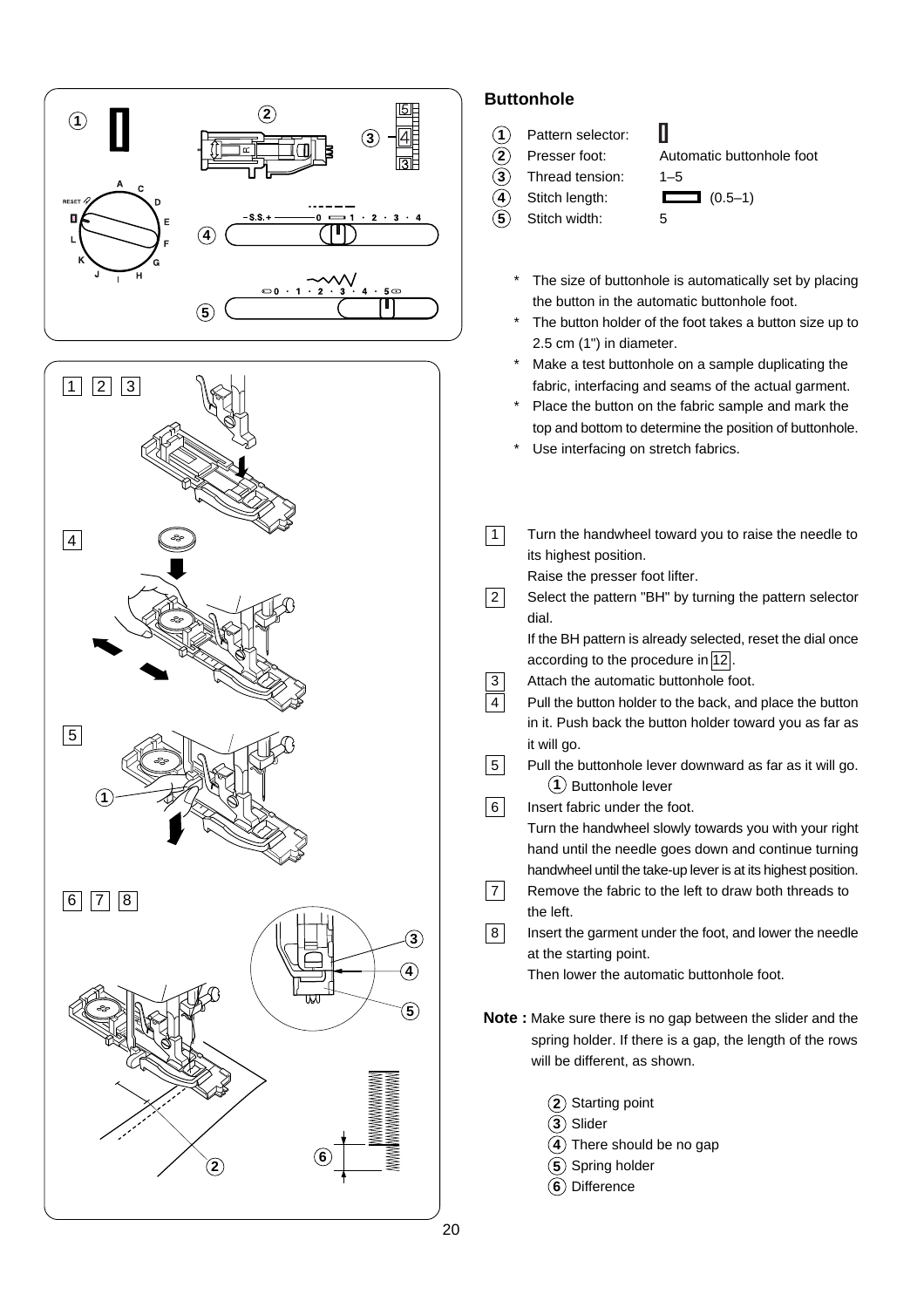



 **To adjust buttonhole stitch density.**

Set the stitch length control between 0.5 and 1.0 to adjust the buttonhole stitch density.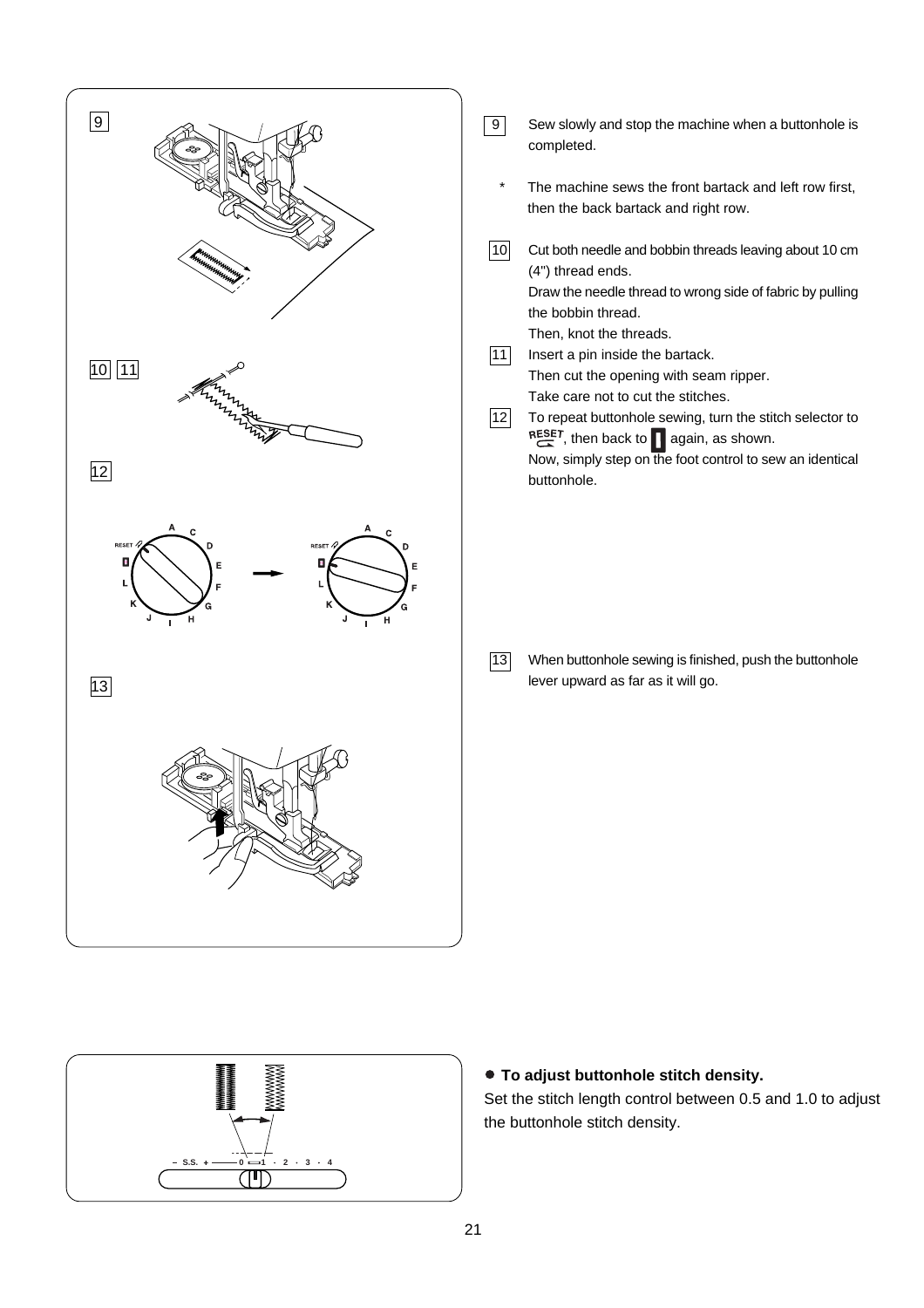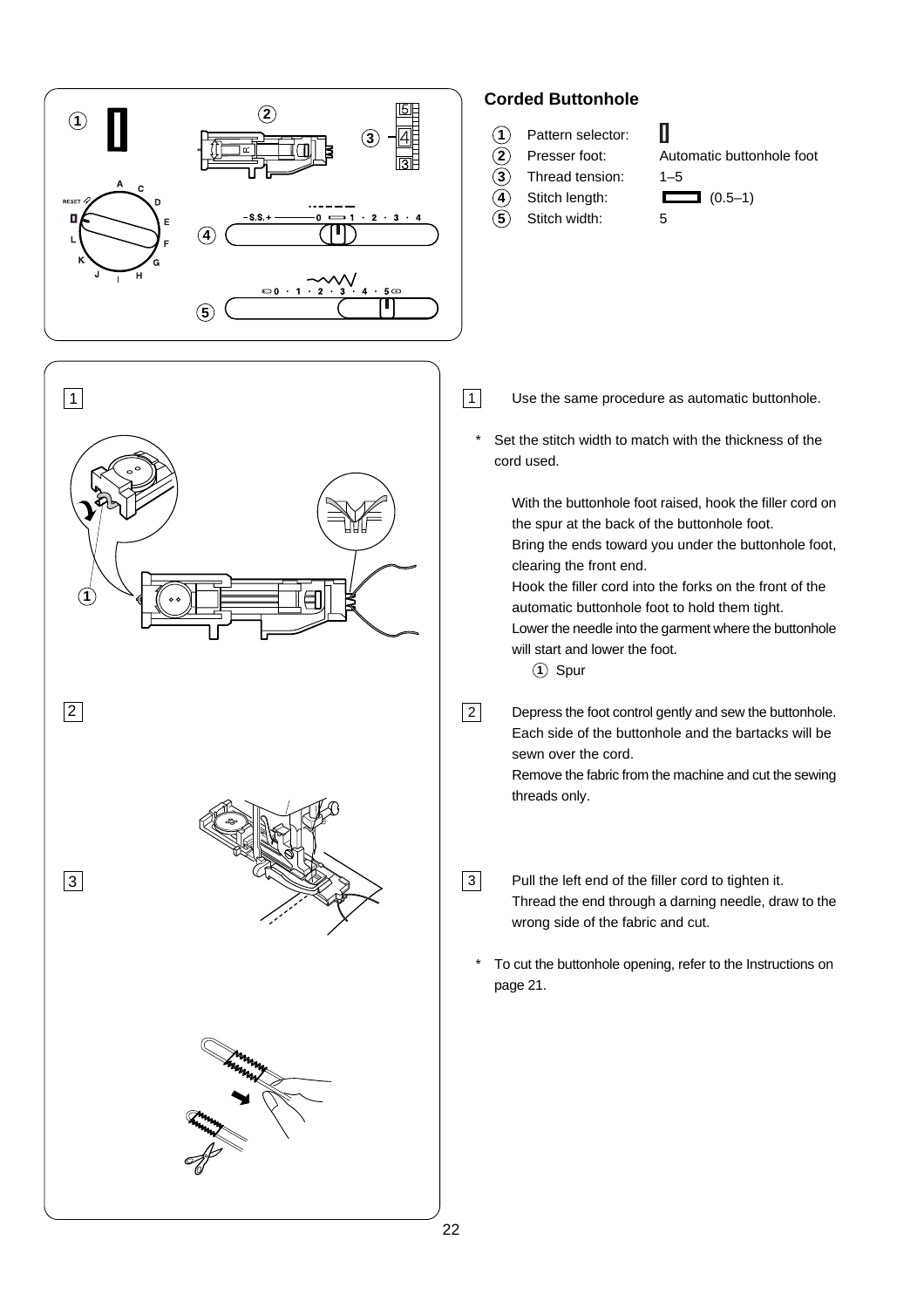

#### **Zipper Application**

| $\odot$ | Pattern selector: | Α |
|---------|-------------------|---|
|         |                   |   |

- Presser foot: Zipper foot **2**
- Thread tension:  $3-6$ **4 3**
- Stitch length:  $1.5 4$ **5**
	- Stitch width:  $\qquad \qquad \qquad \textbf{(5)}$



Pin or baste zipper tape to fabric and place it under the foot. Smooth the threads toward the back and lower the foot. To sew the left side of the zipper, guide the zipper teeth along

the edge of the foot and stitch through the garment and zipper tape.

Turn the fabric and sew the other side of the zipper in the same way as you did the left side.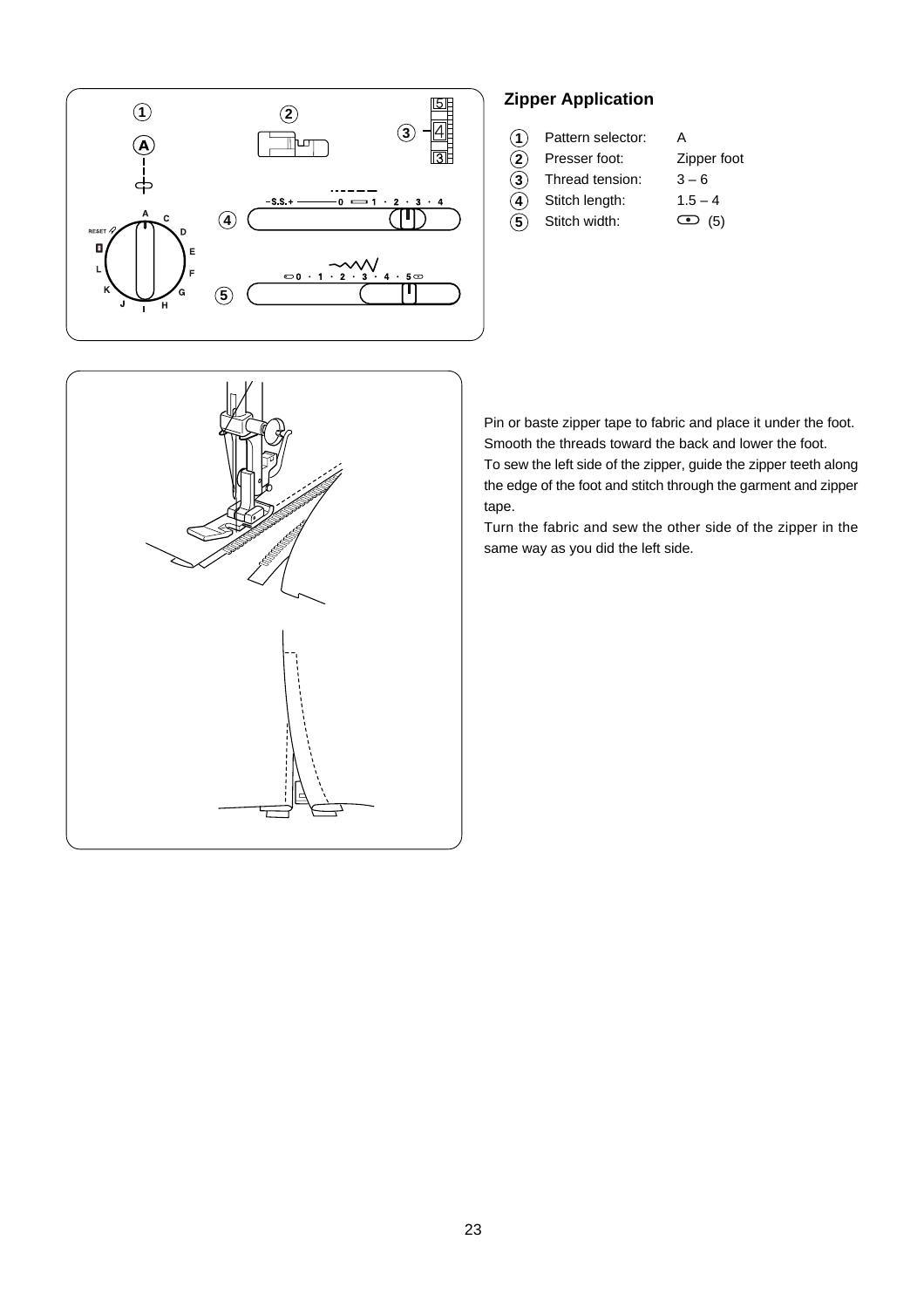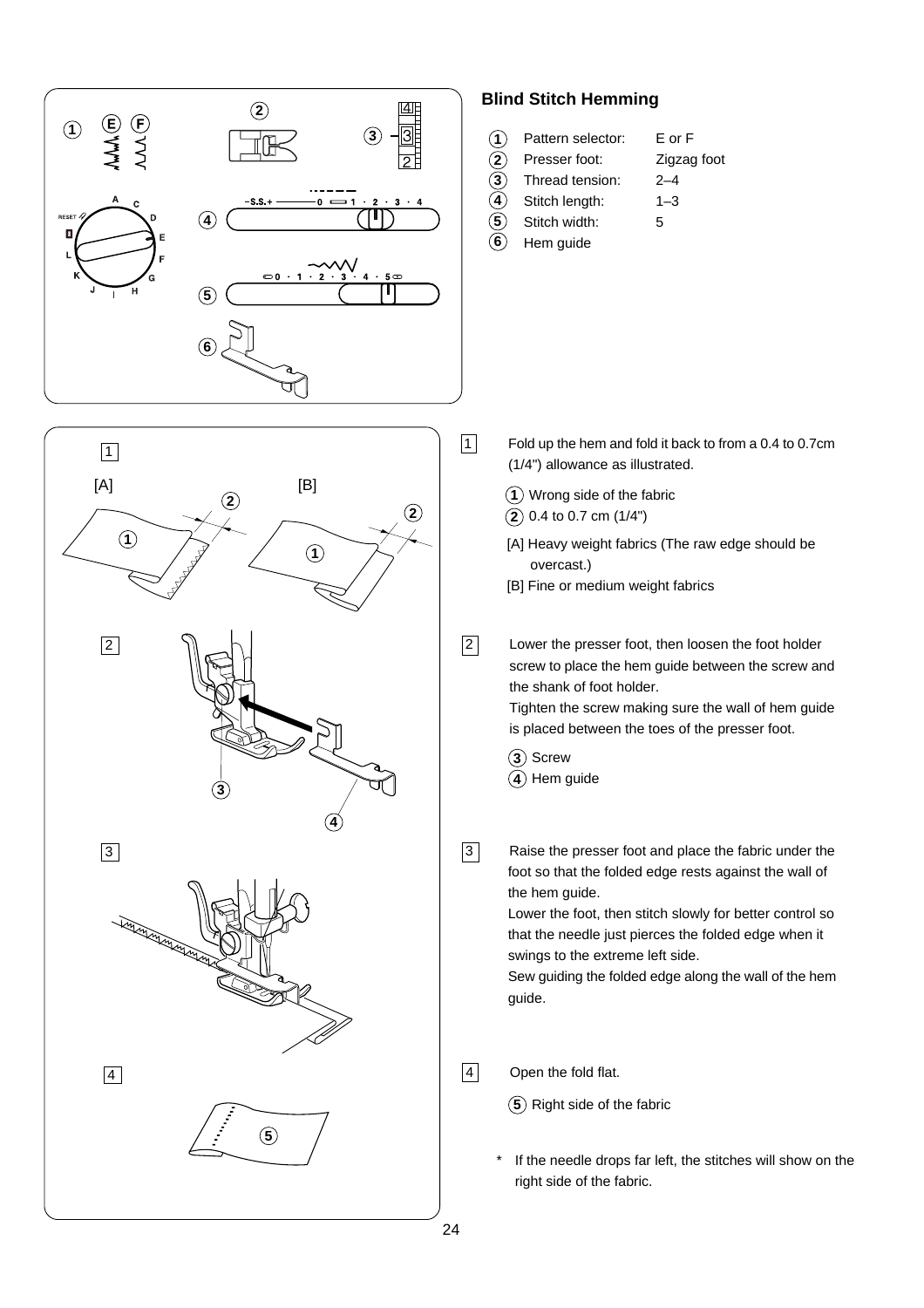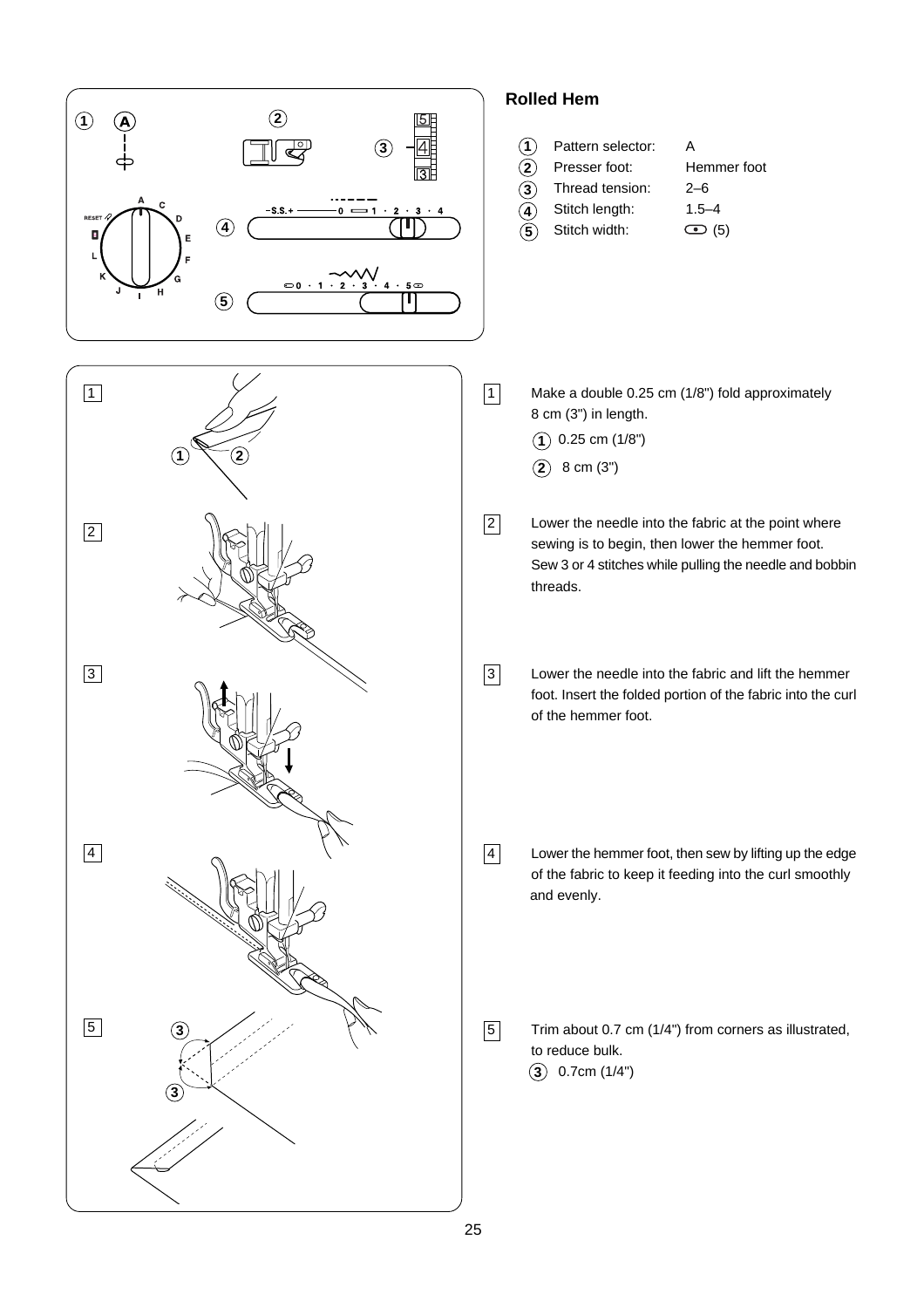





**4**

**2 3**

| $\bigcirc$ | Pattern selector: | G |
|------------|-------------------|---|
|            |                   |   |

- Presser foot: Zigzag foot
- Thread tension: 6–8
- Stitch length: 2–3
- Stitch width: 5 **5**

Fold the fablic in bias.

Place the folded edge along the slot of foot.

The needle should fall off the edge of the fabric on the right forming tucks.



### **Stretch Stitch Patterns**







If forward and reverse feeds become unbalanced due to the type of fabric, adjust the balance by slide the stitch length control as follows:

If patterns are compressed, slide the stitch length control toward  $" +".$ 

If patterns are drawn, slide the stitch length control toward " – ".

(See page 12 )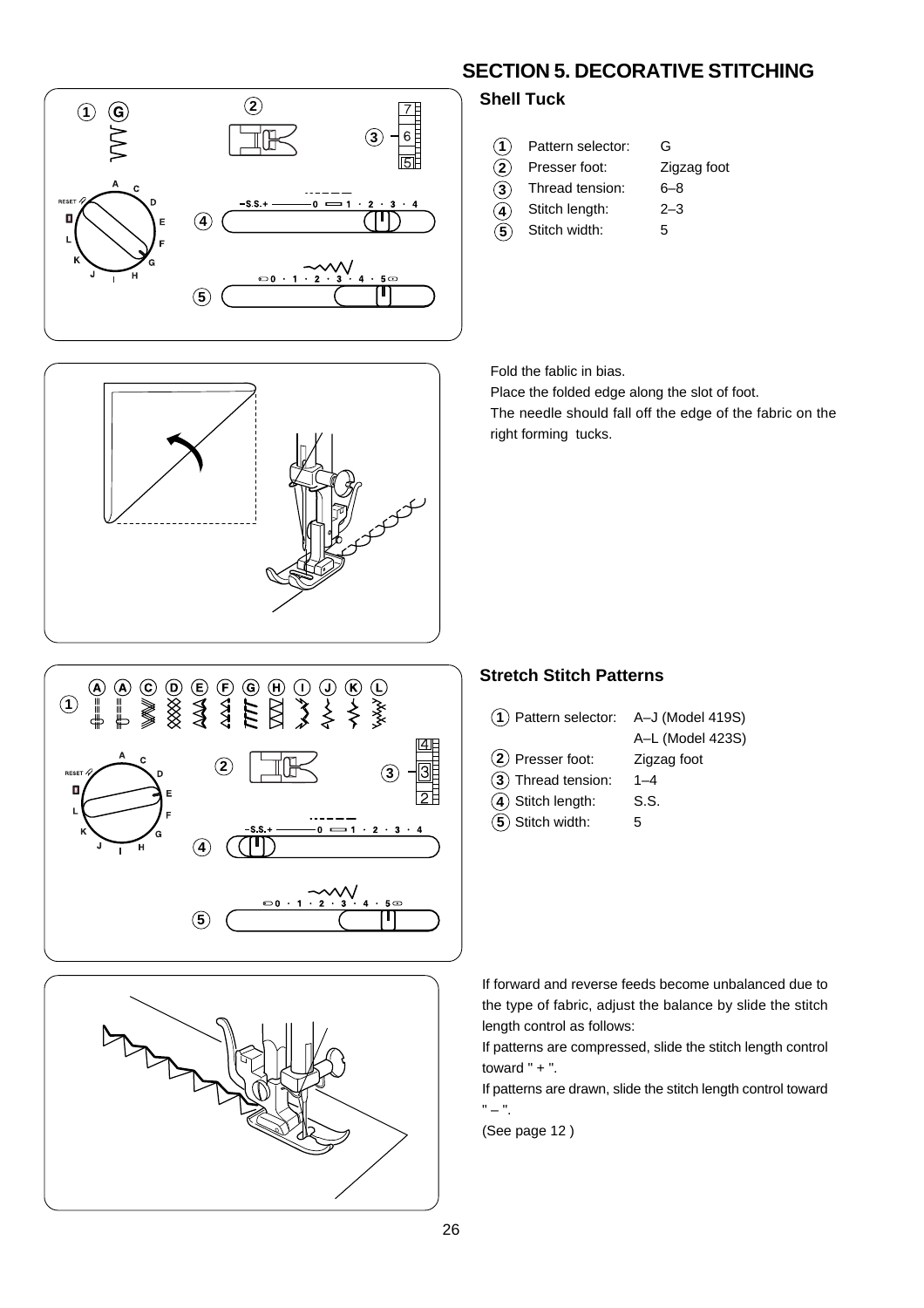





#### Thread tension: 1–4 **4 3**

**1 2**

**Smocking**

Stitch length: S.S.

Pattern selector: D

Presser foot: Zigzag foot

Stitch width: 5 **5**

With the stitch length at "4", sew straight stitching lines 1 cm (3/8") apart, across the area to be smocked.

**Note :** Loosen the needle thread tension to make gathering easier.

Knot the threads along one edge. Pull the bobbin threads and distribute the gathers evenly.

Secure the threads at the other end.

Sew the decorative stitch pattern between the gathering stitches.

Pull out the gathering stitches.

1 cm (3/8") **1**

**2**

#### **Box Stitching**

- Pattern selector: H **1**
	- Presser foot: Zigzag foot
- Thread tension: 1–4 **3**
	- Stitch length: 0.5–2
- Stitch width: 5 **4 5**

Use this stitch to join heavy weight fabrics.

Overlap two raw edges together and use this stitch to join them.

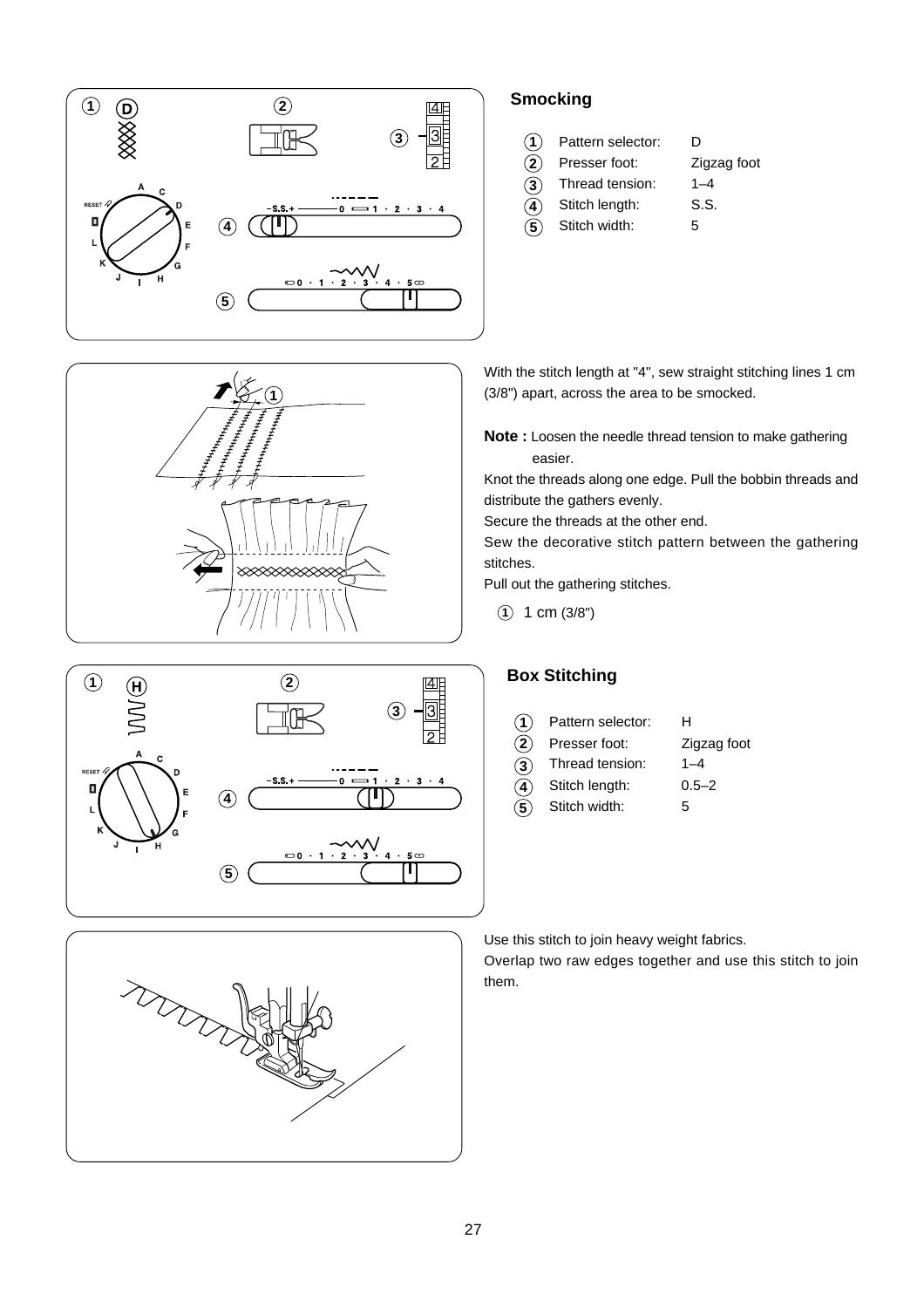

#### **Applique**

**4**

**5**

**2 3**

| С |
|---|
|   |

- Presser foot: Zigzag foot
- Thread tension: 1–4
- Stitch length: 0.5–1
- Stitch width: 5
- Presser dial: 2 **6**



Baste (or fuse with iron-on fabric joiner) applique pieces on the fabric. Stitch around the applique making sure the needle falls along the outer edge of the applique. When sewing corners, lower the needle down into the fabric. Raise the presser foot and pivot fabric to the right or left.



#### **Decorative Satin Stitch Patterns**

| (1)           | Pattern selector: | I-J (Model 419S) |
|---------------|-------------------|------------------|
|               |                   | I-L (Model 423S) |
| $\bf(2)$      | Presser foot:     | Zigzag foot      |
| $\circled{3}$ | Thread tension:   | $2 - 5$          |
| $\bf(4)$      | Stitch length:    | $0.5 - 1$        |

Stitch width: 3–5 **5**

Satin stitches are used for decorative stitches on blankets, linens, tableclothes and napkins. It is also especially attractive in applique.

**Note:** Use tear-away stabilizer under fabric.

Sew a row of stitches and adjust the thread tension so the needle thread appears on the reverse side of the fabric. Test the stitch on a sample of the actual fabric first.

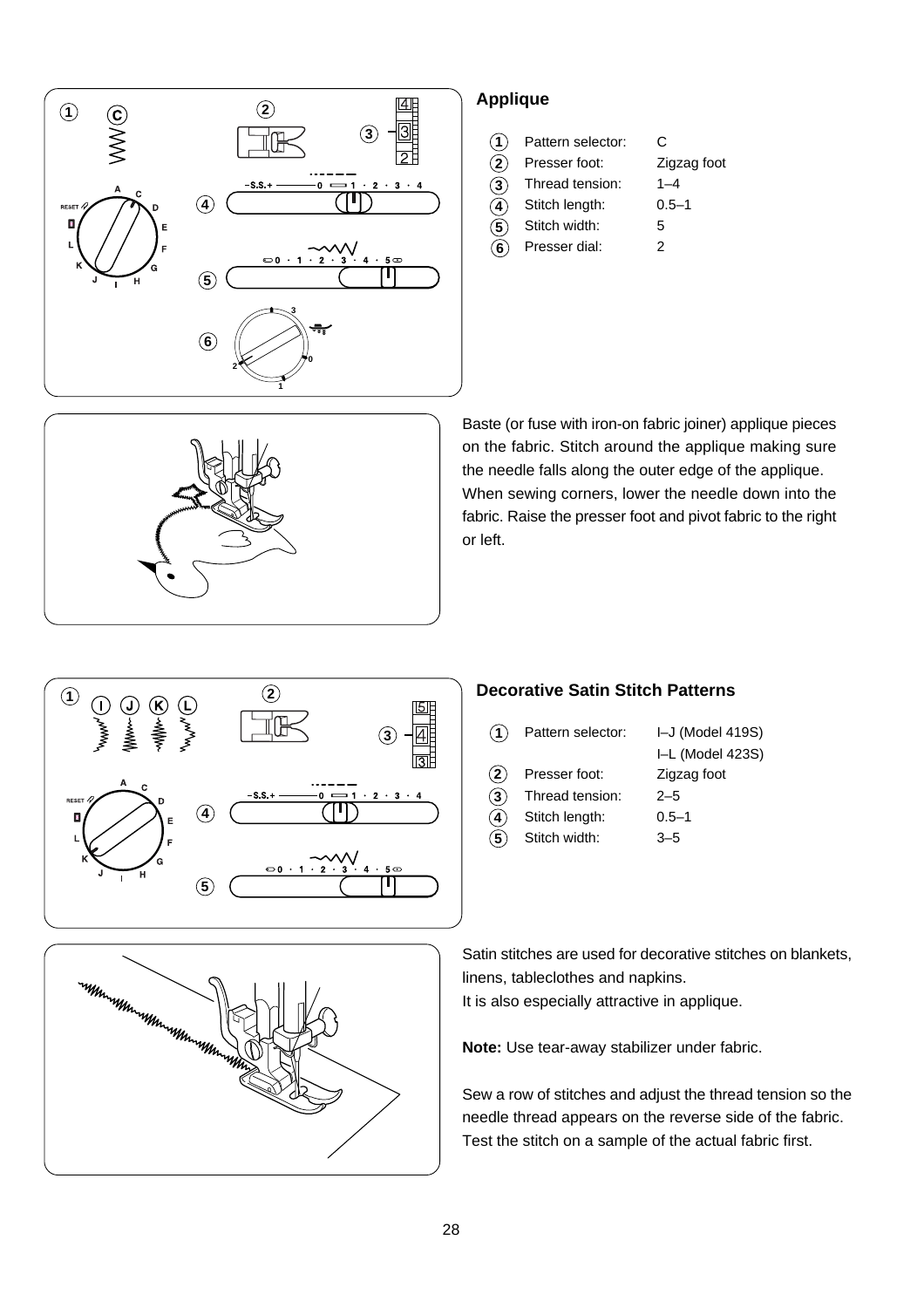

### **SECTION 6. CARE OF YOUR MACHINE**

#### **Dismantling and Assembling Hook Race Unit**

**Note :** Turn off the power switch and/or unplug the machine.

#### **To dismantle hook race unit:**

Raise the needle to its highest position and open the hook cover. Open the hinged latch of bobbin case and take it out of the machine.

Open the hook race ring holders and remove the hook race ring. Remove the hook.

- \* Clean the hook race with a brush and a soft dry cloth.
- Bobbin case **1**
- 2) Hook race ring holder
- **3**) Hook race ring
- **4**) Hook
- 5) Hook race

#### **To assemble hook race unit:**

Hold the hook by the center pin and fit it carefully back into the hook race, forming a perfect circle with the shuttle driver.

Attach the hook race ring making sure the bottom pin fits into the notch.

Lock the hook race ring by turning the holders back into position. Insert the bobbin case.

- **6**) Pin
- **7**) Notch

#### **Cleaning the Feed Dog**

**Note :** Turn off the power switch and/or unplug the machine before cleaning the feed dog.

Remove the needle and the presser foot.

Remove the needle plate set screw and remove the needle plate.





With a brush, clean out dust and lint clogging on the feed dog teeth.

Reset the needle plate.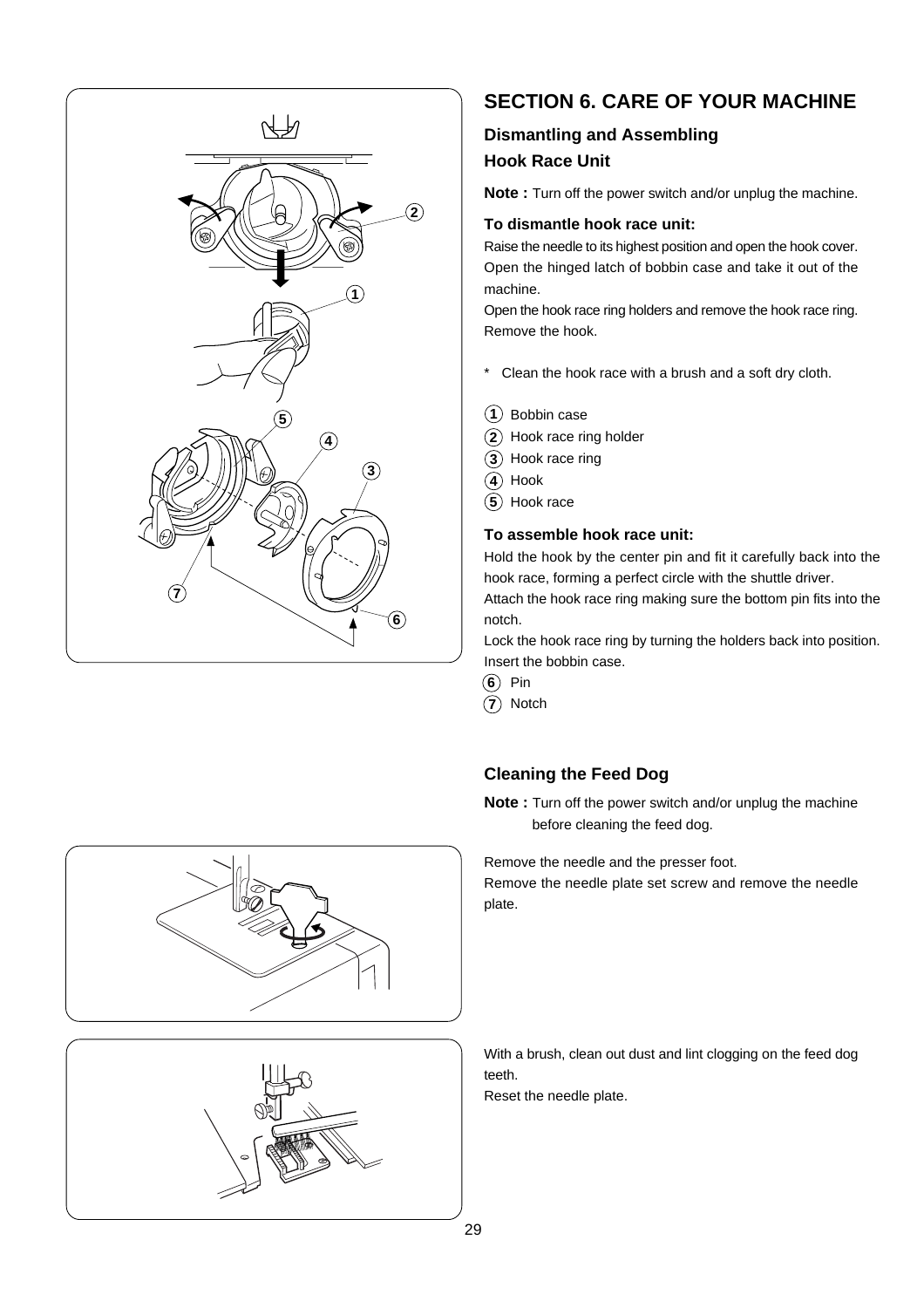

#### **Oiling the Machine**

**Note:**Turn off the power switch when oiling the machine. Oil the points as shown at least once a year. Use good quality sewing machine oil.

One or two drops of oil is sufficient.

Wipe off excess oil, otherwise it may stain fabric.

If machine has not been used for an extended time, oil it before sewing.

#### **Oiling behind the face plate**

Remove the cap,screw and face plate. Oil the points indicated in the illustration.

- 1) Cap
	- 2) Screw
	- Face plate **3**

#### **Oiling the shuttle hook area**

Open the hook cover.

Oil the point indicated in the illustration.

**4**) Hook cover



#### **Sewing Light**

The sewing light is located behind the face plate.

To change the bulb, take the face plate off the sewing machine by removing the setscrew.

- \* Unplug the power supply before changing the bulb.
- \* Do not dismantle the machine other than explained in this manual.
- $(A) \bullet$  To remove ........ Turn to the left.
	- To replace ........ Turn to the right.
- (B) To remove ........ Push and twist to the left.
	- $\bullet$  To replace ........ Push and twist to the right.

**Warning :** The bulb could be HOT. Protect your fingers when handling it.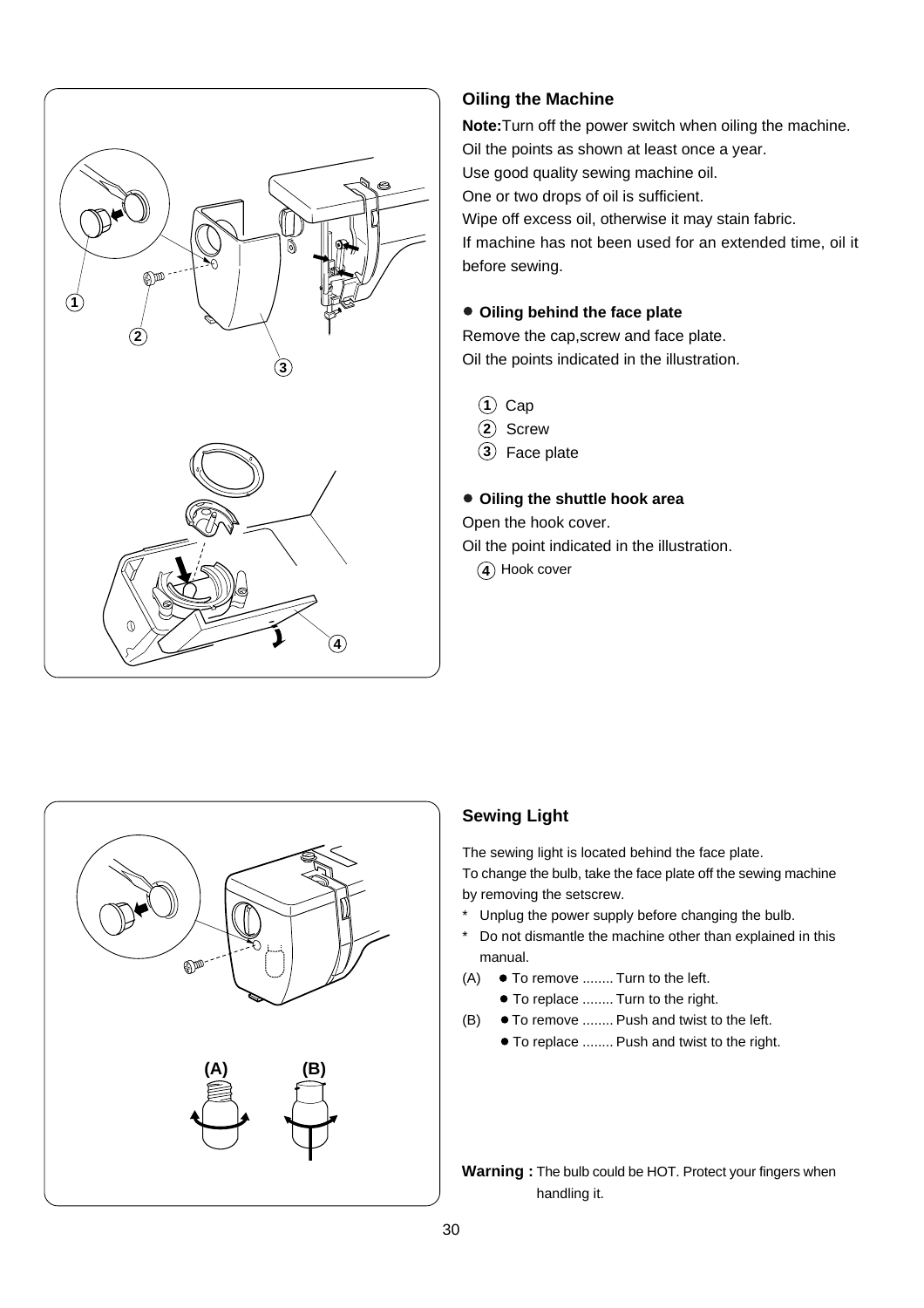#### **Troubleshooting**

| <b>Condition</b>           | Cause                                                                                 | <b>Reference</b>       |
|----------------------------|---------------------------------------------------------------------------------------|------------------------|
| The needle thread          | 1. The needle thread is not threaded properly.                                        | See Page 9             |
| breaks.                    | 2. The needle thread tension is too tight.                                            | See Page 11            |
|                            | 3. The needle is bent or blunt.                                                       | See Page 6             |
|                            | 4. The needle is incorrectly inserted.                                                | See Page 6             |
|                            | 5. The fabric is not being drawn to the back when sewing is finished.                 | See Page 14            |
|                            | 6. The thread is either too heavy or too fine for the needle.                         | See Page 6             |
| The bobbin thread          | 1. The bobbin thread is not threaded properly in the bobbin case.                     | See Page 8             |
| breaks.                    | 2. Lint has collected in the bobbin case.                                             | Clean the bobbin case. |
|                            | 3. The bobbin is damaged and doesn't turn smoothly.                                   | Exchange bobbin.       |
|                            |                                                                                       |                        |
| The needle breaks.         | 1. The needle is incorrectly inserted.                                                | See Page 6             |
|                            | 2. The needle is bent or blunt.                                                       | See Page 6             |
|                            | 3. The needle clamp screw is loose.                                                   | See Page 6             |
|                            | 4. The tension of the needle thread is too tight.                                     | See Page 11            |
|                            | 5. The fabric is not drawn to the back when sewing is finished.                       | See Page 14            |
|                            | 6. The needle is too fine for the fabric being sewn.                                  | See Page 6             |
|                            | 7. The pattern selector dial had been turned while the needle was<br>in the material. | See Page 12            |
|                            |                                                                                       |                        |
| <b>Skipped stitches</b>    | 1. The needle is incorrectly inserted.                                                | See Page 6             |
|                            | 2. The needle is bent or blunt.                                                       | See Page 6             |
|                            | 3. The needle and/or threads are not suitable for the work being<br>sewn.             | See Page 6             |
|                            | 4. A BLUE TIPPED needle is not being used for sewing stretch, very                    | See Page 6             |
|                            | fine fabrics and synthetics.                                                          |                        |
|                            | 5. The needle thread is not threaded properly.                                        | See Page 9             |
| Seam puckering             | 1. The needle thread tension is too tight.                                            | See Page 11            |
|                            | 2. The machine is not threaded correctly.                                             | See Page 9             |
|                            | 3. The needle is too heavy for the fabric being sewn.                                 | See Page 6             |
|                            | 4. The stitches are too coarse for the fabric being sewn.                             | Make the               |
|                            | When sewing extremely light weight materials, place a sheet                           | stitches denser.       |
|                            | of paper underneath the fabric.                                                       |                        |
| <b>Stitches form loops</b> | 1. The needle thread tension is too loose.                                            | See Page 11            |
| below the work             | 2. The needle is either too heavy or too fine for the thread.                         | See Page 6             |
| The cloth is not           | 1. The feed dog is packed with lint.                                                  | See Page 29            |
| feeding smoothly.          | 2. The stitches are too fine.                                                         | Make the               |
|                            |                                                                                       | stitches coarser.      |
| The machine does not       | 1. The machine is not plugged in.                                                     | See Page 4             |
| work.                      | 2. Thread is caught in the hook race.                                                 | See Page 29            |
| The machine does not       | 1. Threads have been caught in hook mechanism.                                        | See page 29            |
| run smoothly and is        | 2. The feed dog is packed with lint.                                                  | See Page 29            |
| noisy.                     |                                                                                       |                        |
|                            |                                                                                       |                        |